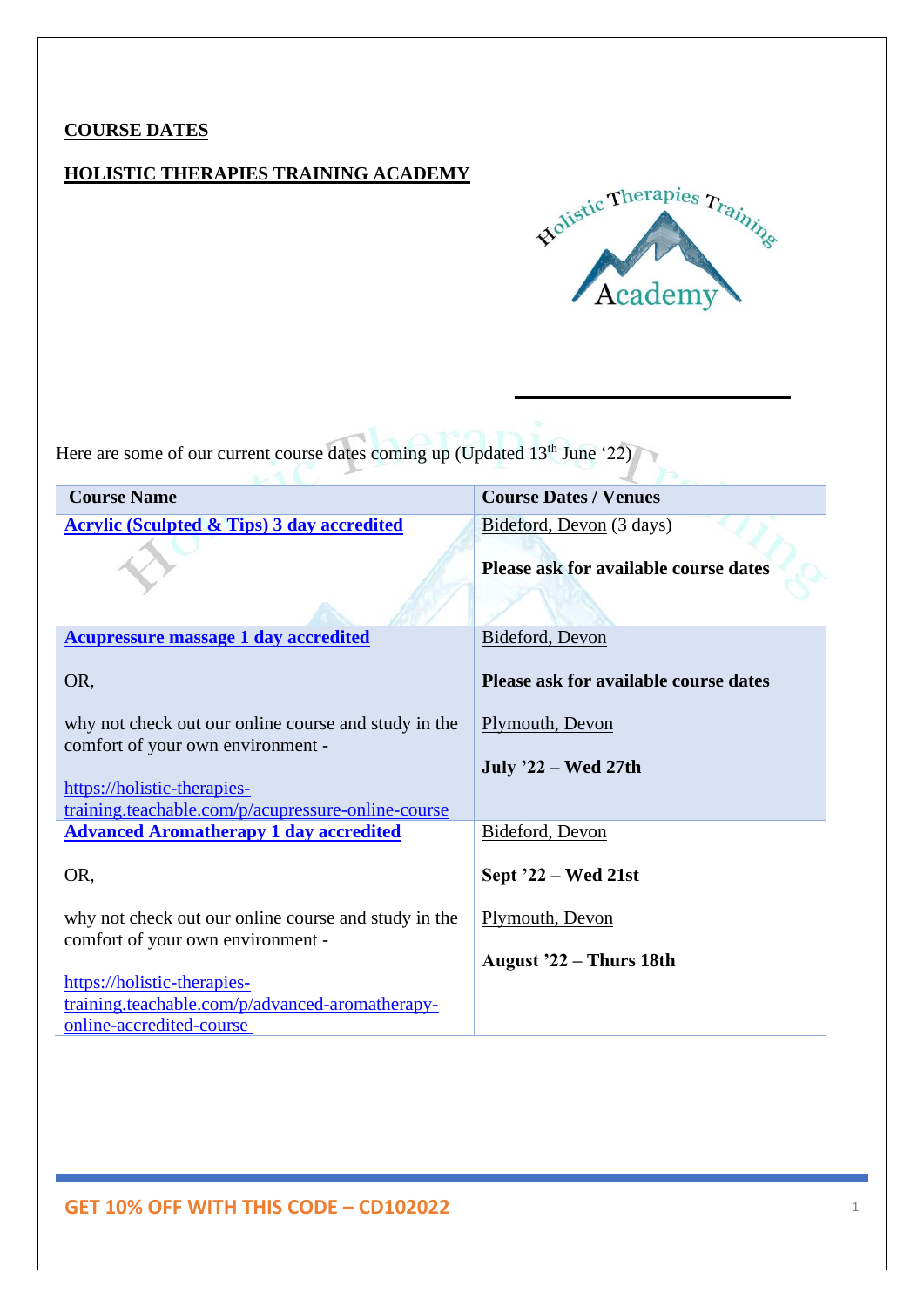| Applying hot & cold techniques in sports &<br>Bideford, Devon (2 days)                    |  |
|-------------------------------------------------------------------------------------------|--|
| leisure VTCT Level 3 (2 days)<br>Please ask for available course dates                    |  |
|                                                                                           |  |
|                                                                                           |  |
|                                                                                           |  |
|                                                                                           |  |
| <b>Aromatherapy (Advanced) VTCT Level 4</b><br>Bideford, Devon<br><b>Diploma</b> (5 days) |  |
| (4 days practical attendance)                                                             |  |
|                                                                                           |  |
| Sept $22$ – Tues 6 <sup>th</sup> (Induction via zoom)                                     |  |
| Sept $22$ – Wed $21^{st}$                                                                 |  |
| Oct '22 – Wed $26th$                                                                      |  |
| Nov '22 - Wed 16th<br>ticT                                                                |  |
|                                                                                           |  |
| Dec $22 - Wed 14th$                                                                       |  |
| + monthly zoom video lesson dates for                                                     |  |
| coursework (dates tbc)                                                                    |  |
| <b>AHA Skin Peel 1 day Accredited</b><br><b>Bideford</b> , Devon                          |  |
| Please ask for available course dates                                                     |  |
|                                                                                           |  |
|                                                                                           |  |
| <b>Aromatherapy VTCT Level 3 Diploma - Blended</b>                                        |  |
| online learning<br><b>Attendance Practical Training Dates</b>                             |  |
|                                                                                           |  |
| $(Bideford, Devon) - 3 days$<br><b>Blended learning</b>                                   |  |
| Taught online $+3$ Practical training days $+3$<br>July '22 - Fri 15th, Fri 22nd          |  |
| assessments (to be taken at Bideford, Devon)<br>Aug '22 – Fri 5th                         |  |
| <b>Online Lessons</b> (via live zoom video)                                               |  |
| (Aromatherapy blending practical day)                                                     |  |
| online via zoom for 6 months (every month)<br>3 Assessments (To be attended in Bideford,  |  |
|                                                                                           |  |
| Devon)                                                                                    |  |
| Assessment 1: Oct '22 - Wed 19th                                                          |  |
|                                                                                           |  |
| Assessment 2: Nov '22 - Wed 16th                                                          |  |
| Assessment 3 & exams: Dec '22 - Wed 14th                                                  |  |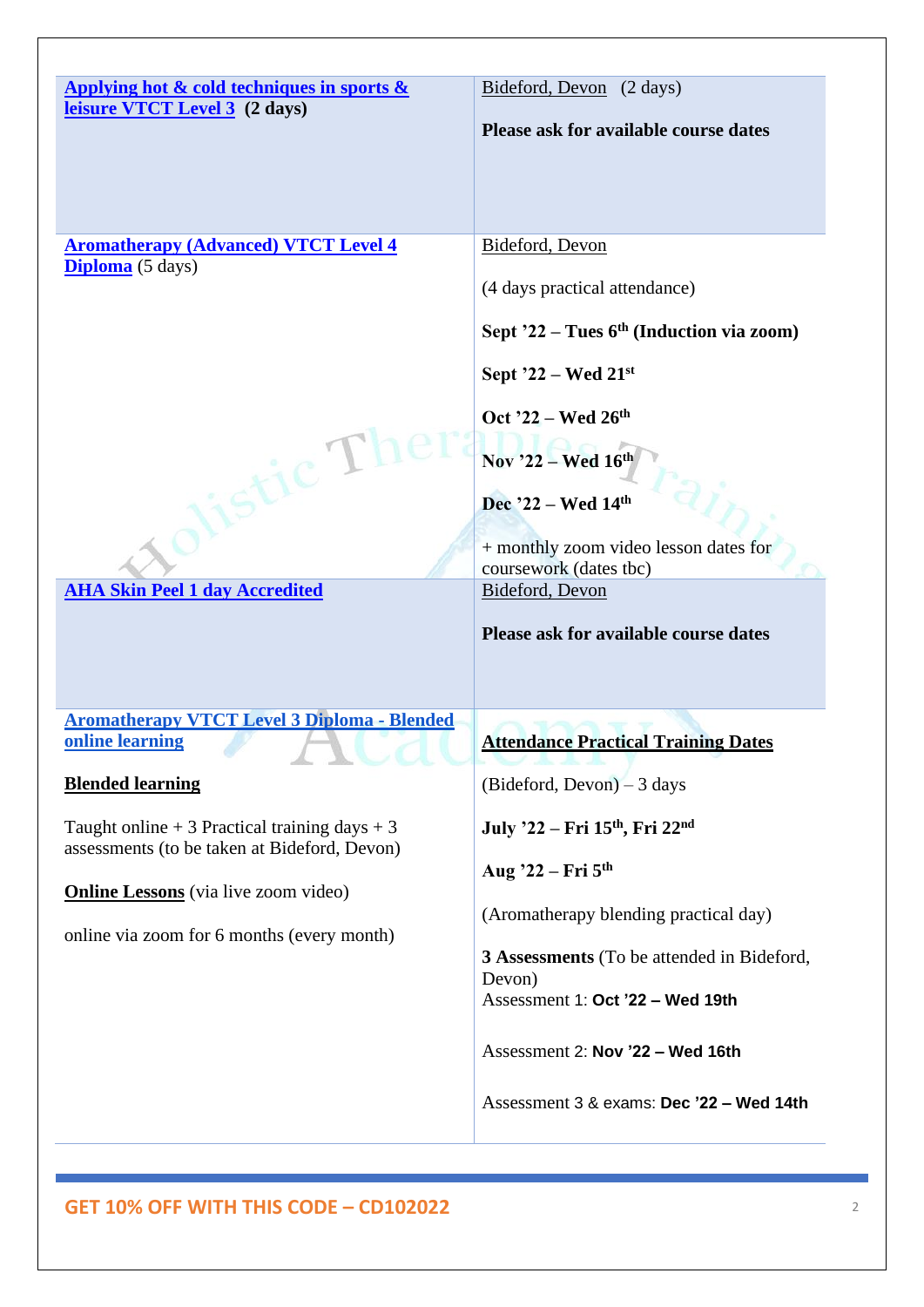| <b>Aromatherapy blending 1 day accredited</b>                                                                   | Bideford, Devon                                                                      |
|-----------------------------------------------------------------------------------------------------------------|--------------------------------------------------------------------------------------|
| OR,                                                                                                             | July '22 – Fri 15th                                                                  |
| why not try our zoom (live video) blending day on                                                               | Calne, Wiltshire                                                                     |
| (https://holistic-therapies-<br>training.teachable.com/p/aromatherapy-blending-                                 | Please ask for available course dates                                                |
| online-course)                                                                                                  | Plymouth, Devon                                                                      |
|                                                                                                                 | August '22 – Wed 4th                                                                 |
|                                                                                                                 |                                                                                      |
| <b>Aromatherapy massage 2 day accredited</b>                                                                    | Bideford, Devon (2 days)                                                             |
|                                                                                                                 | July '22 - Thurs 7 <sup>th</sup> (zoom), Fri 22 <sup>nd</sup>                        |
| istic T                                                                                                         | Aug '22 - Fri 5th                                                                    |
|                                                                                                                 |                                                                                      |
| CON                                                                                                             | Calne, Wiltshire (2 days)                                                            |
|                                                                                                                 | Please ask for available course dates                                                |
|                                                                                                                 | Plymouth, Devon (2 days)                                                             |
|                                                                                                                 | August $22 - Wed 17th$                                                               |
|                                                                                                                 | September '22 - Thurs 8th                                                            |
| <b>Assessor VTCT Level 3 (3 days)</b>                                                                           | Bideford, Devon                                                                      |
|                                                                                                                 | July '22 – Thurs $28th$ (zoom video)                                                 |
|                                                                                                                 | $+2$ in person assessment dates to be booked<br>in with your tutor @ Bideford, Devon |
| <b>Baby massage instructor 1 day accredited</b>                                                                 |                                                                                      |
|                                                                                                                 | Bideford, Devon                                                                      |
| OR,                                                                                                             | July '22 – Fri 29th                                                                  |
| why not try our online course $&$ learn in the comfort<br>of your own environment - https://holistic-therapies- | Calne, Wiltshire                                                                     |
| training.teachable.com/p/baby-massage-instructor-<br>online-accredited-course                                   | Please ask for available course dates                                                |
|                                                                                                                 |                                                                                      |
|                                                                                                                 |                                                                                      |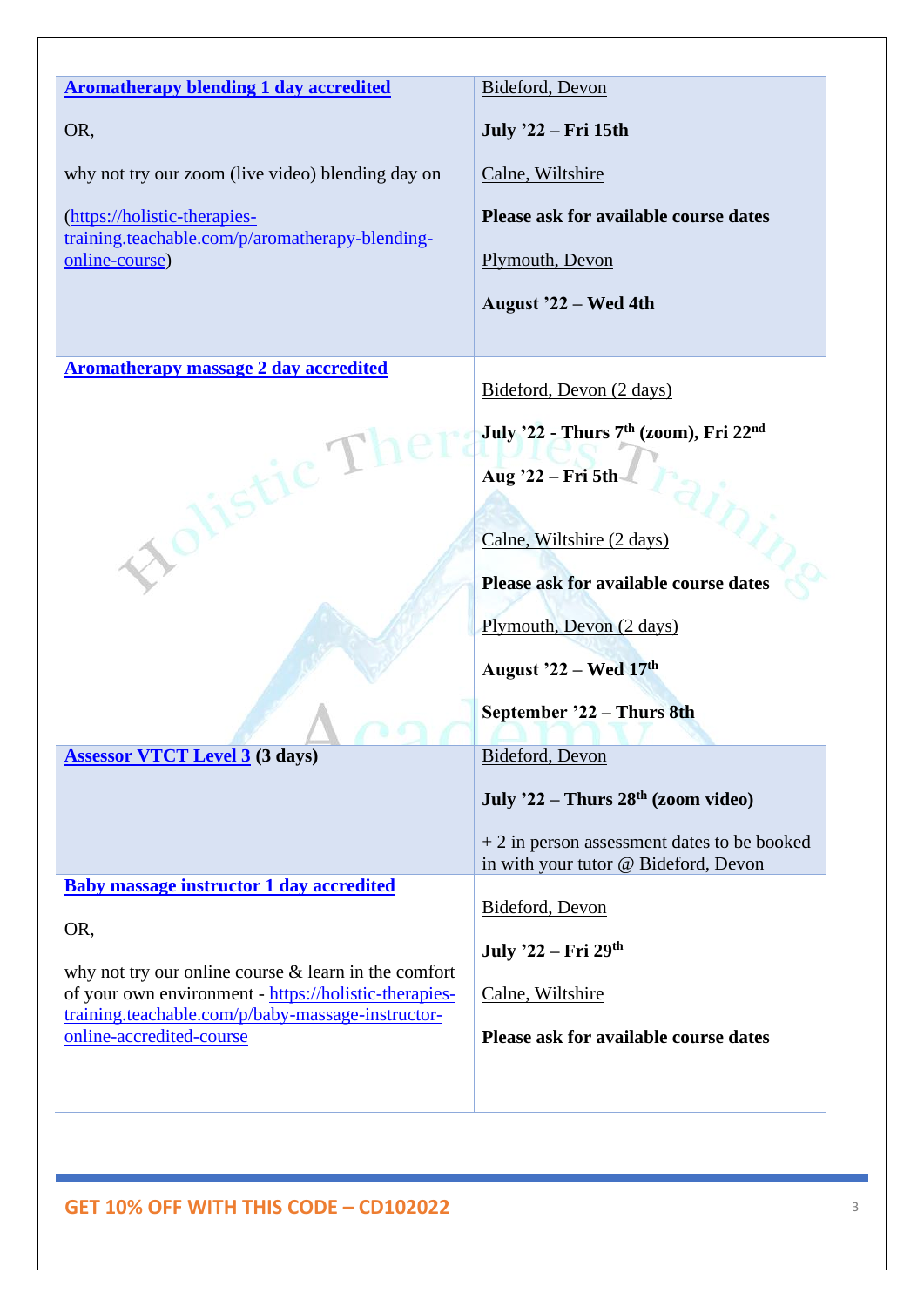#### [Baby Reflexology 1 day accredited](https://holistic-therapies-training.teachable.com/p/baby-reflexology-accredited-course)

#### OR,

why not try our online course & learn in the comfort of your own environment - [https://holistic-therapies](https://holistic-therapies-training.teachable.com/p/baby-reflexology-online-course)[training.teachable.com/p/baby-reflexology-online](https://holistic-therapies-training.teachable.com/p/baby-reflexology-online-course)[course](https://holistic-therapies-training.teachable.com/p/baby-reflexology-online-course)

#### **[Beauty therapy VTCT Level 2](https://holistic-therapies-training.teachable.com/p/beauty-therapy-vtct-l2-course)** (12 [days\)](https://holistic-therapies-training.teachable.com/p/beauty-therapy-vtct-l2-course)

(Manicure, Pedicure, Facial, Eye Treatments (tint & shape), Waxing & Nail art)

Xolistic T

**[Beauty Therapy VTCT Level 3 \(General](https://holistic-therapies-training.teachable.com/p/beauty-therapy-vtct-l3-diploma-course)**) (14 days)

(body massage, galvanic, high Frequency, EMS, microcurrent & microdermabrasion)

#### [Bideford, Devon](https://www.holistictherapiestraining.co.uk/bideford/)

**July '22 – Fri 29th**

[Calne, Wiltshire](https://www.holistictherapiestraining.co.uk/calne/)

#### **Please ask for available course dates**

[Bideford, Devon](https://www.holistictherapiestraining.co.uk/bideford/) (12 practical attendance days)

**June '22 – Fri 24th**

**July '22 – Fri 8th**

**Aug '22 – Thurs 4 th**

**Sept '22 –Thurs 8th, Thurs 15th , Fri 16th , Thurs 29th**

**Oct '22 – Thurs 13th, Thurs 27th**

**Nov '22 – Thurs 10th, Thurs 24th**

**Dec '22 – Thurs 8th**

+ monthly live zoom video coursework support lessons (dates tbc)

[Bideford, Devon](https://www.holistictherapiestraining.co.uk/bideford/) (14 days practical attendance days)

**July '22 – Fri 22nd**

**Aug '22 – Fri 5th, Wed 31st**

**Sept '22 – Wed 14th, Wed 28th**

**Oct '22 – Wed 12th, Thurs 27th**

**Nov '22 – Thurs 10th, Wed 23rd**

**Dec '22 – Wed 7th**

**Jan '23 – Wed 4th, Wed 18th**

**Feb '23 – Wed 1st, Wed 15th**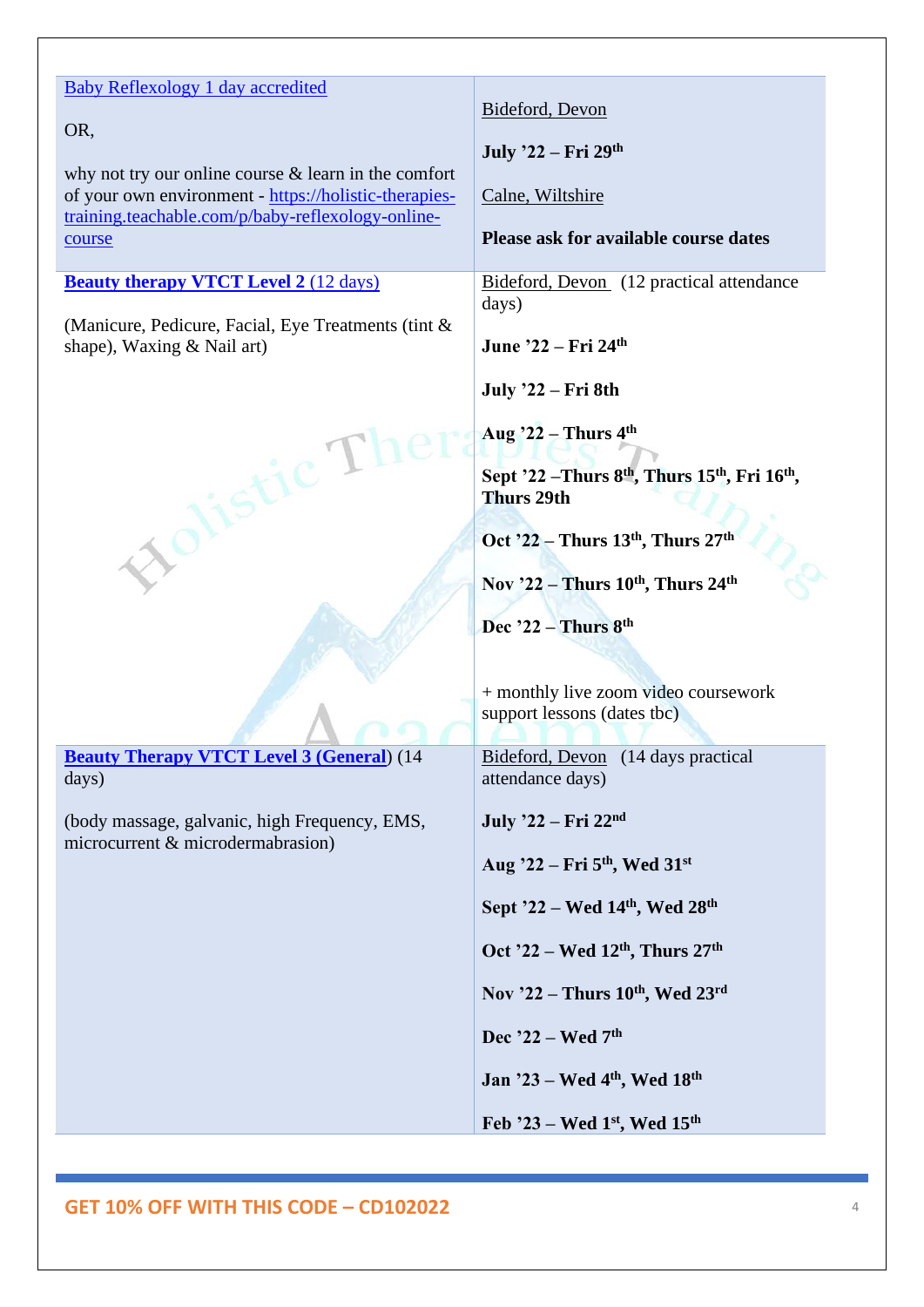#### **Beauty therapy [VRQ \(Massage\) VTCT Level](https://holistic-therapies-training.teachable.com/p/beauty-therapy-massage-vtct-l3-course)  [3](https://holistic-therapies-training.teachable.com/p/beauty-therapy-massage-vtct-l3-course)** [\(11 days\)](https://holistic-therapies-training.teachable.com/p/beauty-therapy-massage-vtct-l3-course)

(body massage, Indian head massage, stone therapy massage, pre-blended massage)

olistic The

[Beauty therapy massage accredited](https://holistic-therapies-training.teachable.com/p/beauty-therapy-massage-accredited-course) (4 days)

(body massage, Indian head massage & hot stones massage)

+ monthly live zoom video coursework support lessons (dates tbc)

[Bideford, Devon](https://www.holistictherapiestraining.co.uk/bideford/) (11 days practical attendance days)

**June '22 – Wed 22nd**

**July '22 – Thurs 21st , Fri 22nd**

**Aug '22 –Fri 5th, Thurs 25th**

**Sept '22 – Thurs 29th**

**Oct '22 – Thurs 13th , Thurs 27th Nov '22 – Thurs 10th , Wed 23rd**

**Dec '22 – Wed 7th**

+ monthly live zoom video coursework support lessons (dates tbc)

[Bideford, Devon](https://www.holistictherapiestraining.co.uk/bideford/) (4 days)

**June '22 – Wed 22nd**

**July '22 – Thurs 21st , Fri 22nd**

**August '22 – Fri 5th**

[Calne, Wiltshire](https://www.holistictherapiestraining.co.uk/calne/)

**Please ask for available course dates**

[Plymouth, Devon](https://www.holistictherapiestraining.co.uk/plymouth-devon/)

**(4 days) – Please ask for available course dates**

**[\(Swedish\) massage 2 day accredited](https://holistic-therapies-training.teachable.com/p/massage-accredited-course)** [Bideford, Devon](https://www.holistictherapiestraining.co.uk/bideford/) (2 days)

**July '22 –Fri 22nd**

**Aug '22 – Fri 5th**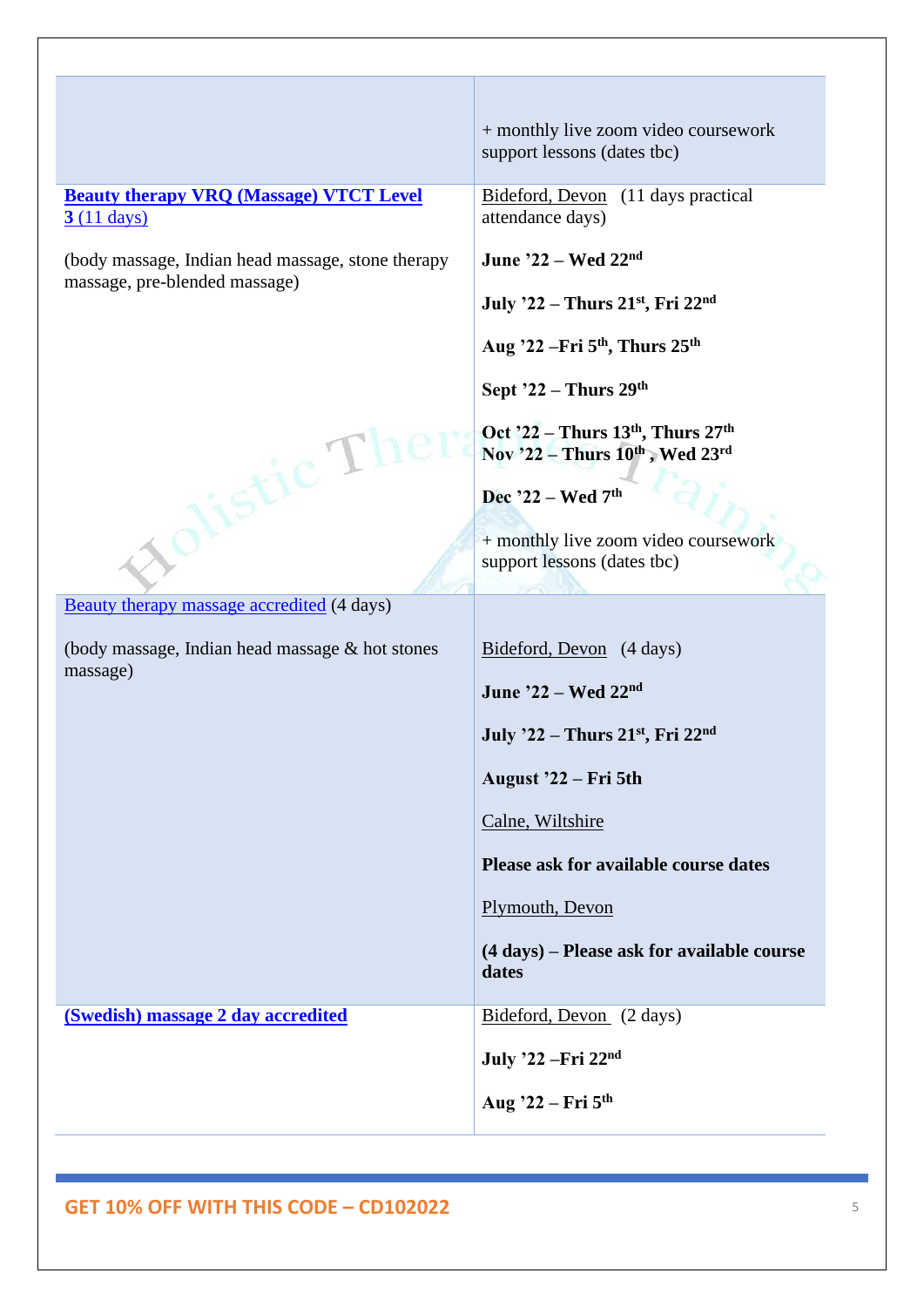|                                                   | Calne, Wiltshire                                                    |
|---------------------------------------------------|---------------------------------------------------------------------|
|                                                   | Please ask for available course dates                               |
|                                                   | Plymouth, Devon                                                     |
|                                                   | <b>July '22 - Thurs 28th</b>                                        |
|                                                   | $\boldsymbol{\&}$                                                   |
|                                                   | Aug $22$ – Thurs $11th$                                             |
|                                                   | OR,                                                                 |
|                                                   | Nov $22$ – Sat 26 <sup>th</sup>                                     |
|                                                   | $\boldsymbol{\alpha}$                                               |
| $ic^{\prime}1$                                    | Dec '22 - Sat 3rd                                                   |
| <b>Body massage VTCT Level 3 Diploma (7 days)</b> | Bideford, Devon (7 days practical                                   |
|                                                   | attendance days)                                                    |
|                                                   | July '22 – Fri 22nd                                                 |
|                                                   | Aug '22 – Fri 5 <sup>th</sup> , Wed 17 <sup>th</sup>                |
|                                                   | Sept $22$ – Thurs $22nd$                                            |
|                                                   | Oct $22$ – Thurs $13th$                                             |
|                                                   | Nov '22 - Thurs 10th                                                |
|                                                   | Dec $22$ – Thurs $8th$                                              |
|                                                   |                                                                     |
|                                                   | + monthly live zoom video coursework<br>support lessons (dates tbc) |
| (Swedish) Massage VTCT Level 3 (5 days)           | Bideford, Devon                                                     |
|                                                   |                                                                     |
|                                                   | (5 practical attendance days)                                       |
|                                                   | July '22 - Fri 22nd                                                 |
|                                                   | Aug '22 - Fri 5th                                                   |
|                                                   | Sept '22 - Thurs 22 <sup>nd</sup> , Thurs 29 <sup>th</sup>          |
|                                                   |                                                                     |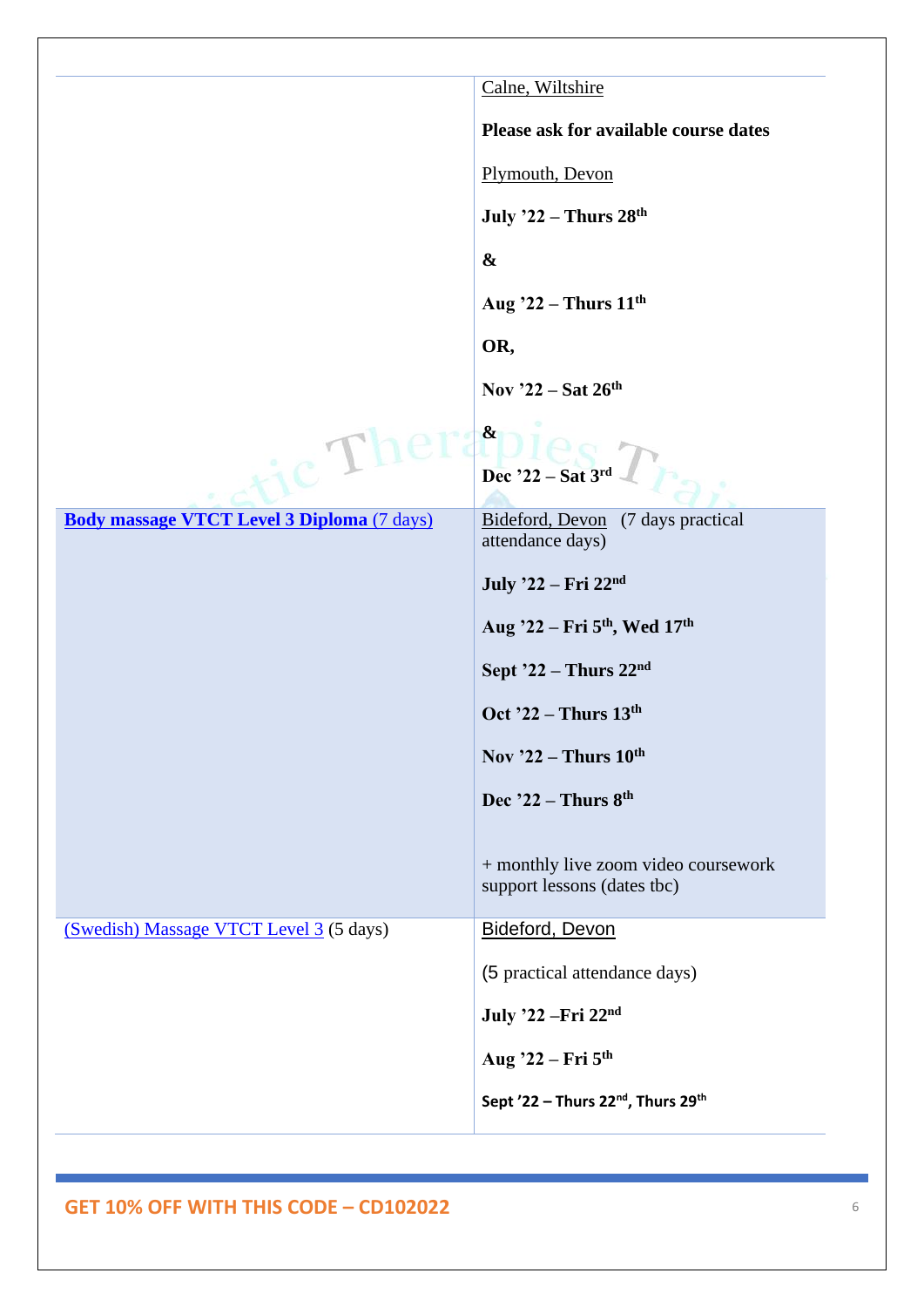|                                                                                                                                                               | Oct '22 - Thurs 27th                                                |
|---------------------------------------------------------------------------------------------------------------------------------------------------------------|---------------------------------------------------------------------|
|                                                                                                                                                               | + monthly live zoom video coursework<br>support lessons (dates tbc) |
| <b>Massage (Advanced) VTCT Level 4 Diploma (6</b>                                                                                                             | Bideford, Devon                                                     |
| days)                                                                                                                                                         | (6 practical attendance days)                                       |
|                                                                                                                                                               | Sept $22$ – Tues 6 <sup>th</sup> (Induction)                        |
|                                                                                                                                                               | Sept '22 - Wed 7th                                                  |
|                                                                                                                                                               | Oct '22 - Wed 5 <sup>th</sup> , Wed 26 <sup>th</sup>                |
|                                                                                                                                                               | Nov '22 - Wed 9th, Wed 16th                                         |
|                                                                                                                                                               | Dec '22 - Wed 14th                                                  |
|                                                                                                                                                               | + monthly live zoom video coursework<br>support lessons (dates tbc) |
| Massage using Pre-blended Aromatherapy 2 day<br>accredited                                                                                                    | Bideford, Devon (2 days)                                            |
|                                                                                                                                                               |                                                                     |
|                                                                                                                                                               | July '22 - Fri 22nd                                                 |
|                                                                                                                                                               | Aug '22 – Fri 5 <sup>th</sup>                                       |
| <b>Massage Using Pre-Blended Aromatherapy VTCT</b>                                                                                                            | <b>Bideford, Devon</b>                                              |
| Level 3                                                                                                                                                       | (5 practical attendance days)                                       |
|                                                                                                                                                               | July '22 - Fri 22nd                                                 |
|                                                                                                                                                               | Aug $22$ – Fri $5th$                                                |
|                                                                                                                                                               | Sept '22 - Thurs 22 <sup>nd</sup> , Thurs 29 <sup>th</sup>          |
|                                                                                                                                                               | Oct '22 - Thurs 27th                                                |
|                                                                                                                                                               | + monthly live zoom video coursework<br>support lessons (dates tbc) |
| <b>Body wrap</b> $\frac{1}{2}$ day accredited                                                                                                                 |                                                                     |
| OR,                                                                                                                                                           | Bideford, Devon                                                     |
| why not try our online course $&$ learn in the comfort<br>of your own environment - https://holistic-therapies-<br>training.teachable.com/p/body-wrap-online- | Please ask for available course dates                               |
| accredited-course                                                                                                                                             |                                                                     |
|                                                                                                                                                               |                                                                     |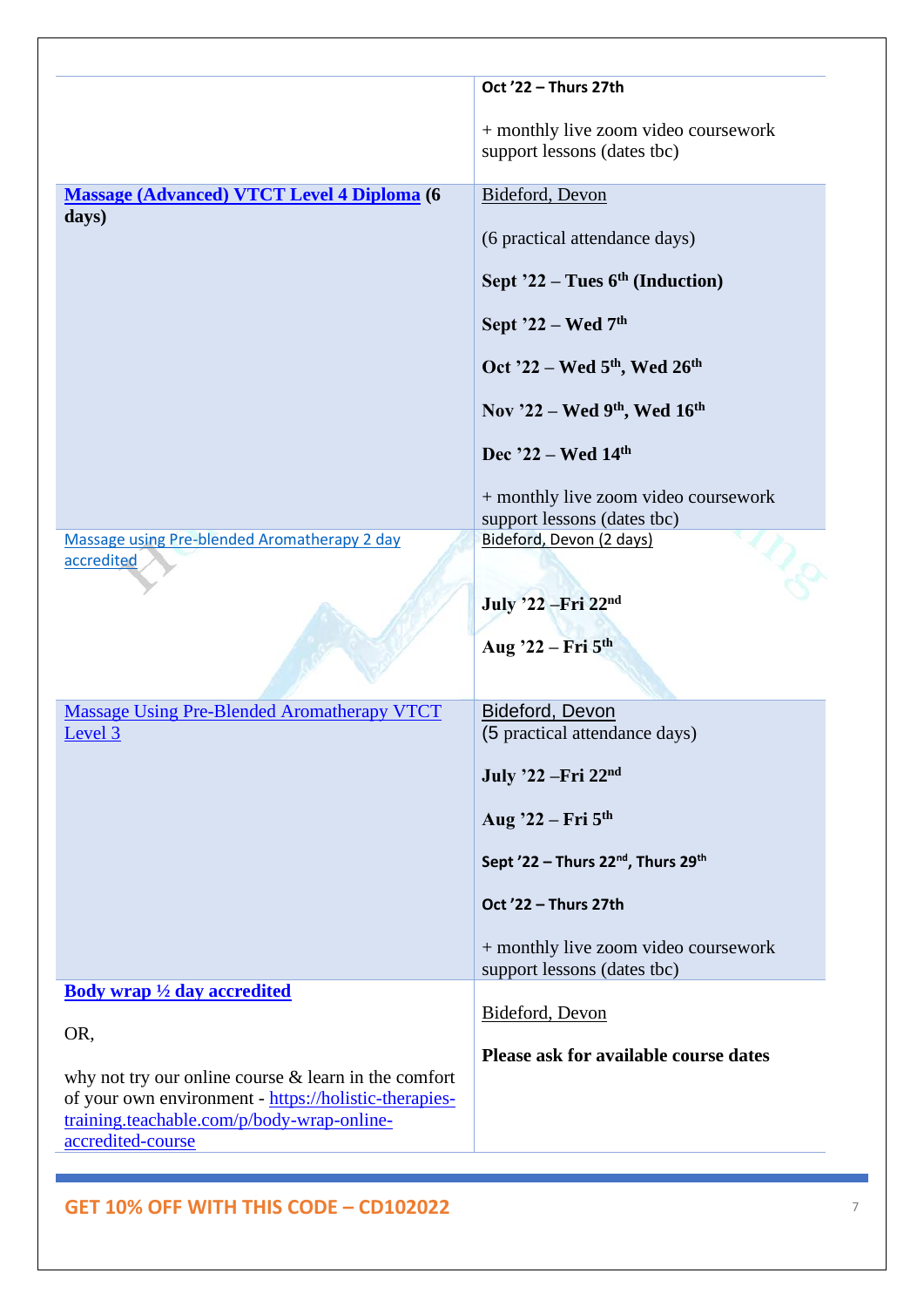| <b>Boxing for fitness 1 day accredited</b>                               | Bideford, Devon                                                                             |
|--------------------------------------------------------------------------|---------------------------------------------------------------------------------------------|
|                                                                          |                                                                                             |
|                                                                          | Please ask for available dates                                                              |
| <b>Brow Lamination 1 day accredited</b>                                  | Bideford, Devon                                                                             |
|                                                                          | Please ask for available dates                                                              |
| <b>CK Brows</b> 'definition brows' 1 day accredited                      | Bideford, Devon                                                                             |
|                                                                          | <b>Please ask for available dates</b>                                                       |
| <b>Cognitive Behavioural Therapy 1 day accredited</b>                    | Bideford, Devon                                                                             |
| OR,                                                                      | <b>Please ask for available dates</b>                                                       |
| why not try our online course $\&$ learn in the comfort                  |                                                                                             |
| of your own environment - https://holistic-therapies-                    |                                                                                             |
| training.teachable.com/p/cognitive-behavioural-<br>therapy-online-course |                                                                                             |
| <b>Complementary therapies VTCT Level 3 (11 days)</b>                    | Bideford, Devon                                                                             |
|                                                                          |                                                                                             |
| (body massage, aromatherapy & reflexology)                               | (11 days practical attendance days)                                                         |
|                                                                          | July '22 – Fri 15th, Fri 22nd                                                               |
|                                                                          | Aug '22 - Fri 5 <sup>th</sup> , Thurs 11 <sup>th</sup> , Fri 12 <sup>th</sup> ,<br>Wed 17th |
|                                                                          | Sept $22$ – Fri 9 <sup>th</sup> , Thurs $22nd$                                              |
|                                                                          | Oct $22$ – Thurs 13 <sup>th</sup>                                                           |
|                                                                          | Nov $22$ – Thurs $10^{th}$                                                                  |
|                                                                          | Dec $22$ – Thurs $8th$                                                                      |
|                                                                          | + monthly live zoom video coursework                                                        |
|                                                                          | support lessons (dates tbc)                                                                 |
| <b>Complementary therapies 5 day accredited</b>                          | Bideford, Devon - (5 days) -                                                                |
| (body massage, aromatherapy & reflexology)                               |                                                                                             |
|                                                                          | July '22 – Fri 15th, Fri 22nd                                                               |
|                                                                          | Aug '22 – Fri 5 <sup>th</sup> , Thurs 11 <sup>th</sup> , Fri 12 <sup>th</sup>               |
|                                                                          |                                                                                             |
|                                                                          | Calne, Wiltshire (5 days)                                                                   |
|                                                                          |                                                                                             |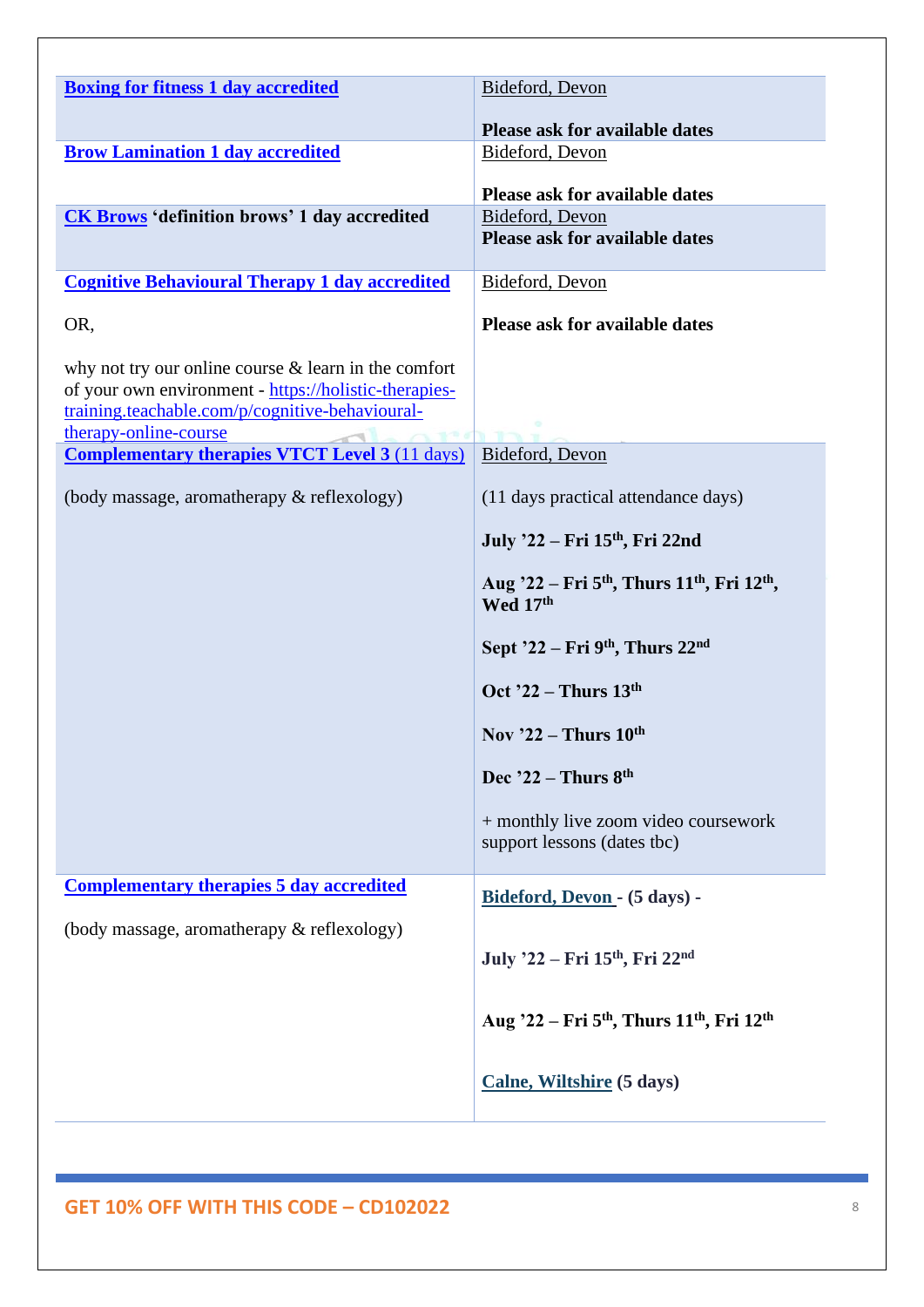|                                                                                                           | <b>Please ask for available dates</b>                                         |
|-----------------------------------------------------------------------------------------------------------|-------------------------------------------------------------------------------|
|                                                                                                           | Plymouth, Devon - (5 days)                                                    |
|                                                                                                           | <b>Please ask for available dates</b>                                         |
|                                                                                                           | Salisbury, Wiltshire - (5 days)                                               |
|                                                                                                           | <b>Please ask for available dates</b>                                         |
| <b>Complementary Therapies VTCT Level 4</b>                                                               | Bideford, Devon                                                               |
| Diploma (14 days)                                                                                         | (14 days practical attendance days)                                           |
|                                                                                                           | Induction to be booked (via zoom)                                             |
|                                                                                                           | July $22$ – Thurs $21^{st}$                                                   |
|                                                                                                           | Aug $22$ – Thurs 4 <sup>th</sup> , Thurs 25 <sup>th</sup>                     |
|                                                                                                           | Sept '22 - Wed 7 <sup>th</sup> , Thurs 8 <sup>th</sup> , Wed 21 <sup>st</sup> |
|                                                                                                           | Oct '22 – Wed $5th$ , Thurs $6th$ , Wed $26th$ ,<br>Thurs 27th                |
|                                                                                                           | Nov '22 – Wed 9 <sup>th</sup> , Wed 16 <sup>th,</sup> Thurs 17 <sup>th</sup>  |
|                                                                                                           | Dec '22 - Wed 14th                                                            |
|                                                                                                           | + monthly live zoom video coursework support                                  |
|                                                                                                           | lessons (dates tbc)                                                           |
|                                                                                                           |                                                                               |
| Crystal Therapy 1 day accredited                                                                          | Bideford, Devon                                                               |
| OR,                                                                                                       |                                                                               |
| why not try our online course $&$ learn in the comfort                                                    | Please ask for available course dates                                         |
| of your own environment - https://holistic-therapies-<br>training.teachable.com/p/crystal-therapy-online- | Calne, Wiltshire                                                              |
| course                                                                                                    | Please ask for available course dates                                         |
|                                                                                                           |                                                                               |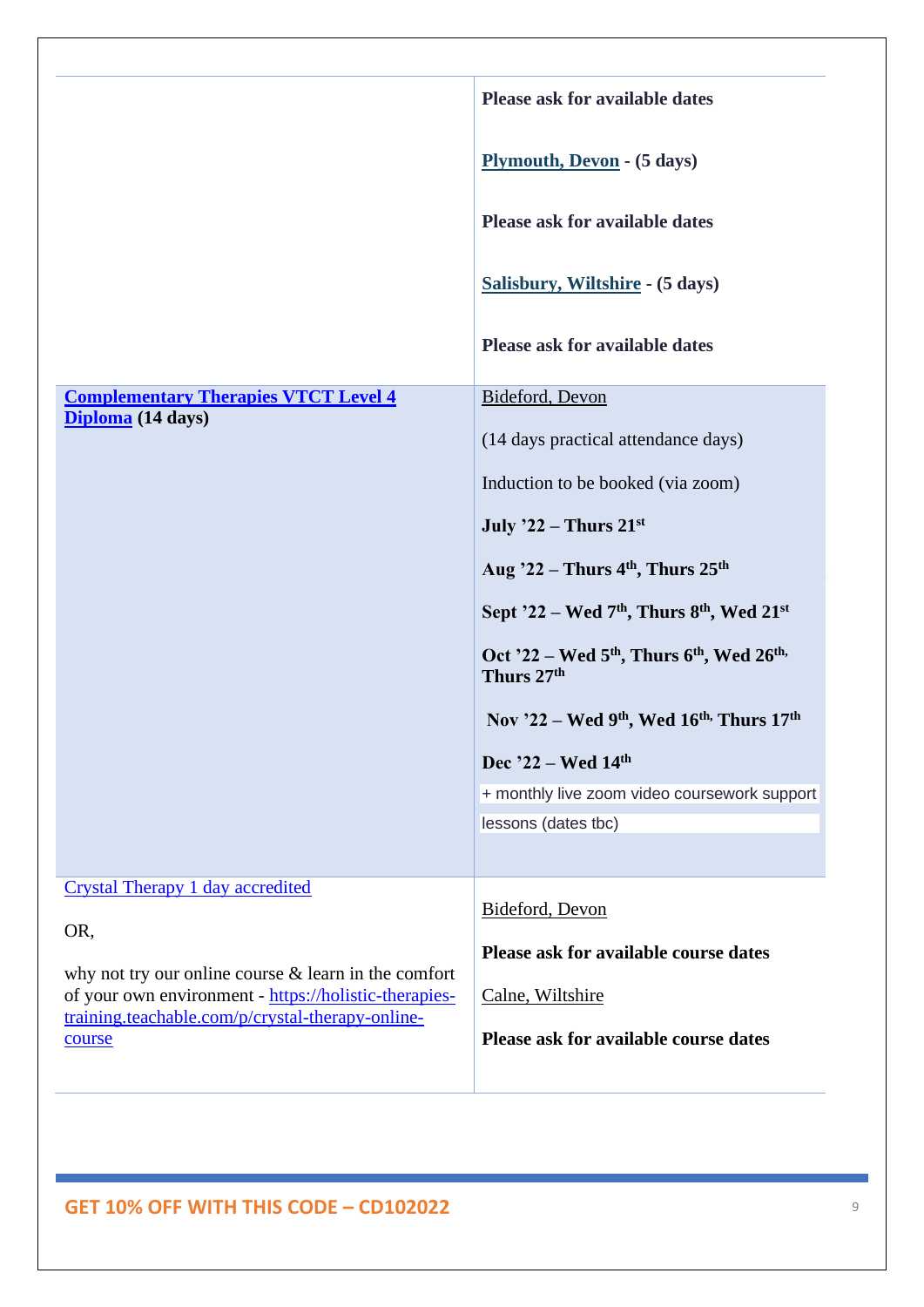| Deep tissue massage 2 day accredited                    | $(2 \text{ days})$                        |
|---------------------------------------------------------|-------------------------------------------|
|                                                         | Bideford, Devon                           |
|                                                         | Oct '22 - Tues 18th & Wed 19th            |
|                                                         | Calne, Wiltshire                          |
|                                                         | Please ask for available course dates     |
| <b>Dermaplaning 1 day accredited</b>                    | Bideford, Devon                           |
|                                                         | Oct '22 – Fri 14th                        |
|                                                         | <b>Weymouth, Dorset</b>                   |
|                                                         | Please ask for available course dates     |
| $\mathrm{ri}\mathrm{c}^{-1}$                            | Plymouth, Devon                           |
|                                                         | Aug '22 - Fri 19th                        |
| <b>Dry Cupping Therapy 1 day accredited</b>             | <b>Bideford</b> , Devon                   |
|                                                         | <b>Aug '22 - Thurs 11th</b>               |
| <b>E-File 1/2 day accredited (1 day)</b>                | Bideford, Devon                           |
|                                                         | Please ask for available course dates     |
|                                                         |                                           |
| Education & Training VTCT Level 3 (taught online)       | Taught online via live zoom video         |
|                                                         | <b>July '22 - Tues 5th - (Zoom)</b>       |
|                                                         | July '22 - Tues 19th - (Zoom)             |
|                                                         |                                           |
|                                                         | Aug '22 - Tues 9th - (Zoom)               |
|                                                         | Sept '22 - Tues 6th - Microteach (Zoom or |
|                                                         | can be in person @ our Bideford venue)    |
|                                                         |                                           |
| <b>EMS (Electro Muscle Stimulation) 1 day</b>           | Bideford, Devon                           |
| accredited<br><b>Exercise to music 1 day accredited</b> | Oct '22 – Thurs 27th                      |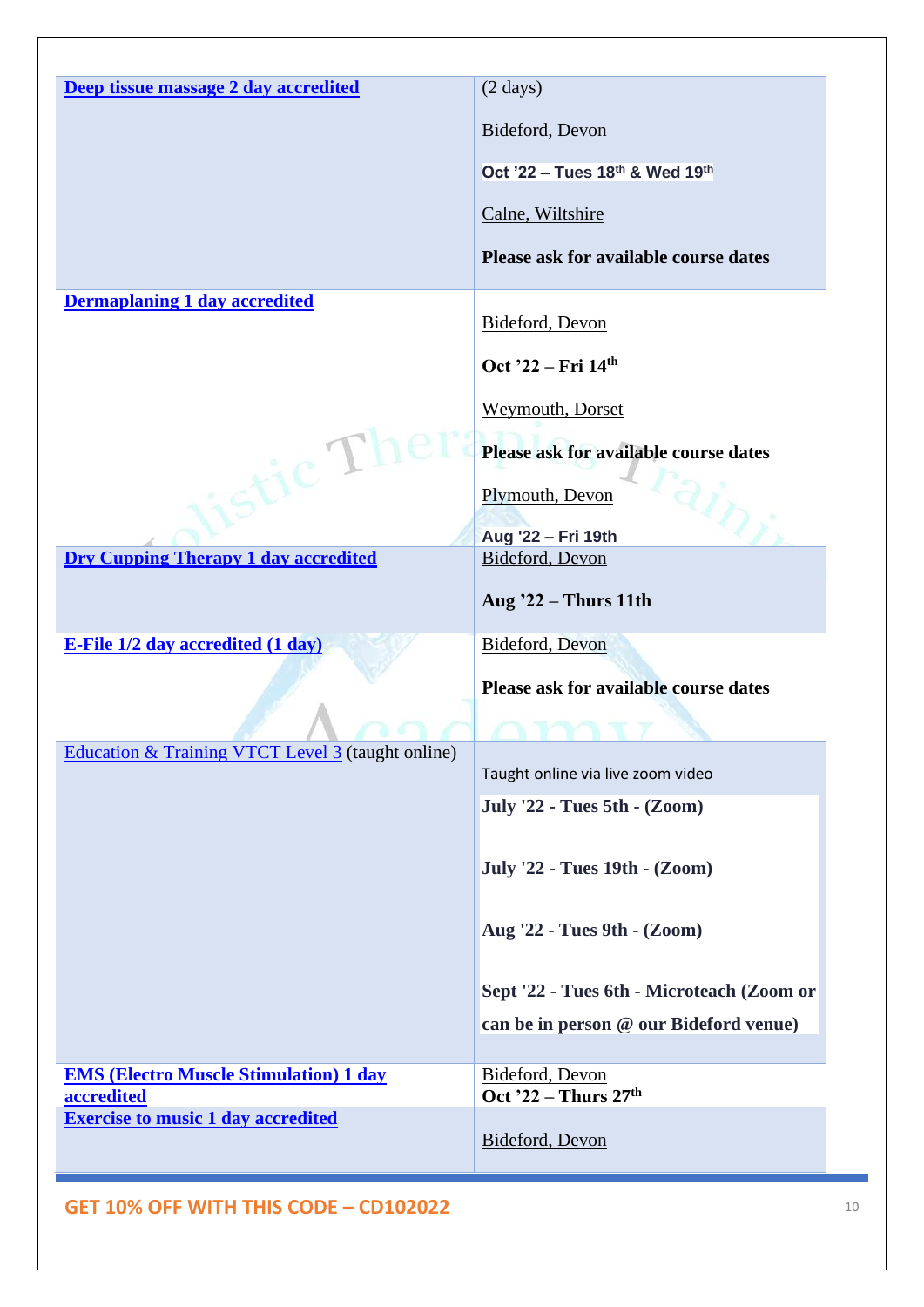|                                                                                   | Please ask for available course dates                                                                                                                                                                                                                                                                                                                                 |
|-----------------------------------------------------------------------------------|-----------------------------------------------------------------------------------------------------------------------------------------------------------------------------------------------------------------------------------------------------------------------------------------------------------------------------------------------------------------------|
| <b>Eyelash / brow treatments 1 day accredited</b>                                 | Bideford, Devon<br>Sept '22 - Fri 16th                                                                                                                                                                                                                                                                                                                                |
| Eyelash extensions (classic) 2 day accredited                                     | Bideford, Devon<br>Please ask for available course dates                                                                                                                                                                                                                                                                                                              |
| <b>Facial 1 day accredited</b><br>istic TI<br><b>Facial VTCT Level 2 (4 days)</b> | Bideford, Devon<br>Aug $22$ – Thurs 4 <sup>th</sup><br>Calne, Wiltshire<br>Please ask for available course dates<br>Plymouth, Devon<br>September '22 - Thurs 15th<br>Salisbury, Wiltshire<br>Please ask for available course dates<br>Bideford, Devon<br>Aug $22$ – Thurs $4th$<br>Sept '22 - Thurs 22 <sup>nd</sup> , Thurs 29 <sup>th</sup><br>Oct '22 - Thurs 27th |
| <b>Facial Reflexology 1 day accredited</b>                                        | Bideford, Devon<br>July '22 - Tues 26th<br>Plymouth, Devon<br>Sept $22 - Wed 14th$                                                                                                                                                                                                                                                                                    |
| <b>Fit Kid Training 1 day accredited</b>                                          | Bideford, Devon<br>Please ask for available course dates                                                                                                                                                                                                                                                                                                              |
| <b>Fitness training &amp; exercise 1 day accredited</b>                           | Bideford, Devon<br>Please ask for available course dates                                                                                                                                                                                                                                                                                                              |
| <b>Galvanic 1 day accredited</b>                                                  | Bideford, Devon<br>Oct '22 – Wed $12th$<br>Plymouth, Devon                                                                                                                                                                                                                                                                                                            |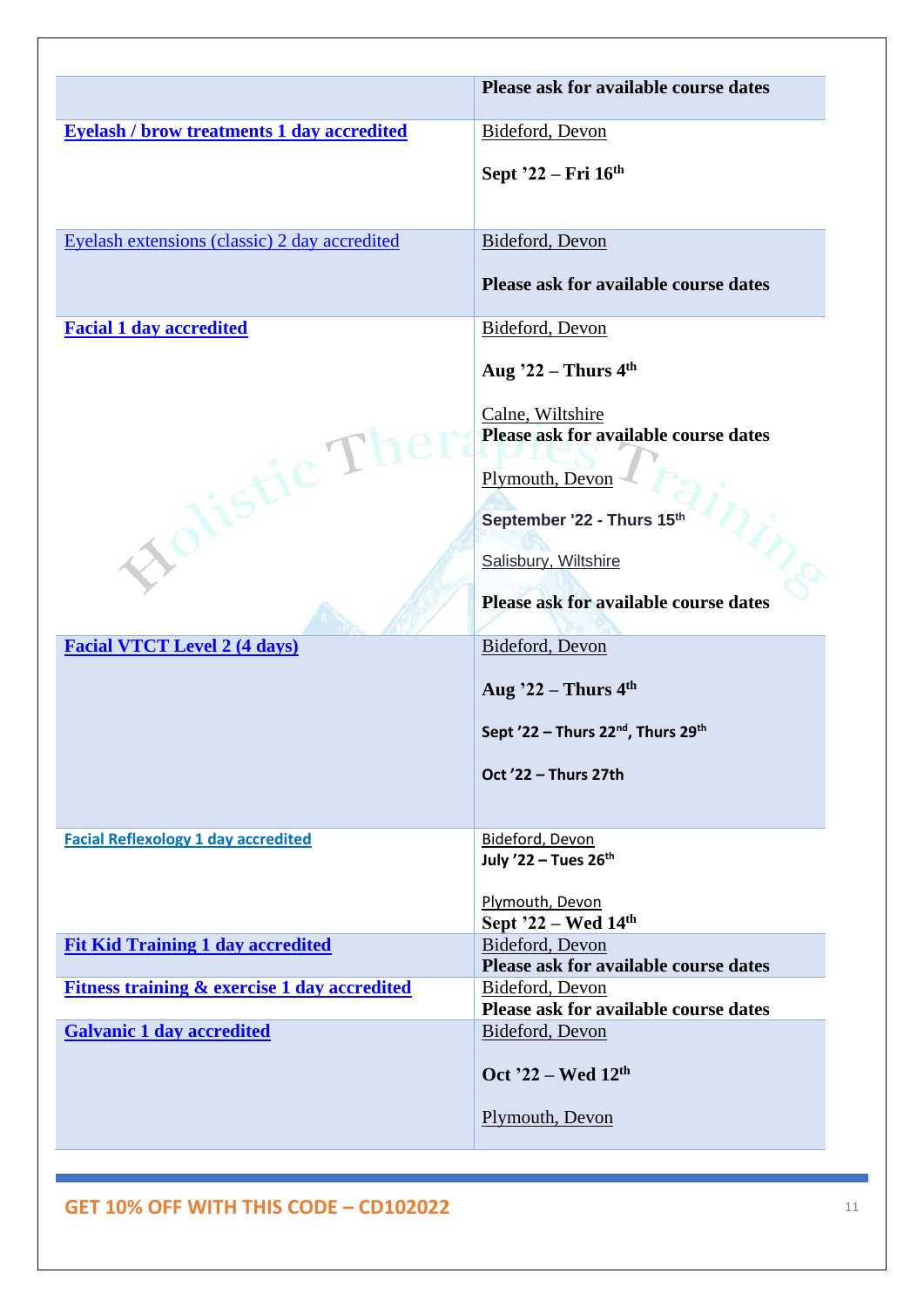|                                                                                                            | Sept $22 - \text{Mon } 19^{\text{th}}$  |
|------------------------------------------------------------------------------------------------------------|-----------------------------------------|
|                                                                                                            |                                         |
| <b>Gel Nail Enhancement 3 day accredited</b>                                                               | Bideford, Devon (3 days)                |
|                                                                                                            | Oct '22 – Thurs $6th$ , Thurs $20th$    |
|                                                                                                            |                                         |
|                                                                                                            | Nov $22$ – Thurs $3rd$                  |
| <b>Gel polish 1 day accredited</b>                                                                         | Bideford, Devon                         |
|                                                                                                            | Sept '22 - Thurs 22nd                   |
| <b>Gel Polish VTCT Level 2 (3 days)</b>                                                                    | Bideford, Devon (3 days)                |
|                                                                                                            | Sept $22$ – Thurs $22nd$ , Thurs $29th$ |
| $c^2$                                                                                                      | Oct '22 - Thurs 27th                    |
| <b>Hand reflexology 1 day accredited</b>                                                                   | Bideford, Devon                         |
| OR,                                                                                                        | Sept '22 – Fri 9th                      |
| why not try our online course $&$ learn in the comfort                                                     | Calne, Wiltshire                        |
| of your own environment - https://holistic-therapies-<br>training.teachable.com/p/hand-reflexology-online- | Please ask for available course dates   |
| course                                                                                                     |                                         |
| <b>Henna brow 1 day accredited</b>                                                                         | Bideford, Devon                         |
|                                                                                                            | Sept '22 - Fri 16th                     |
| <b>High Frequency 1 day accredited</b>                                                                     | Bideford, Devon                         |
|                                                                                                            | Sept $22$ – Wed $28th$                  |
|                                                                                                            | Plymouth, Devon                         |
|                                                                                                            | June $22 -$ Thurs $2nd$                 |
|                                                                                                            | OR,                                     |
|                                                                                                            | Sept $22$ – Wed $28th$                  |
| Hot stones massage 1 day accredited                                                                        | Bideford, Devon                         |
|                                                                                                            | July $22$ – Thurs $21^{st}$             |
|                                                                                                            | Calne, Wiltshire                        |
|                                                                                                            |                                         |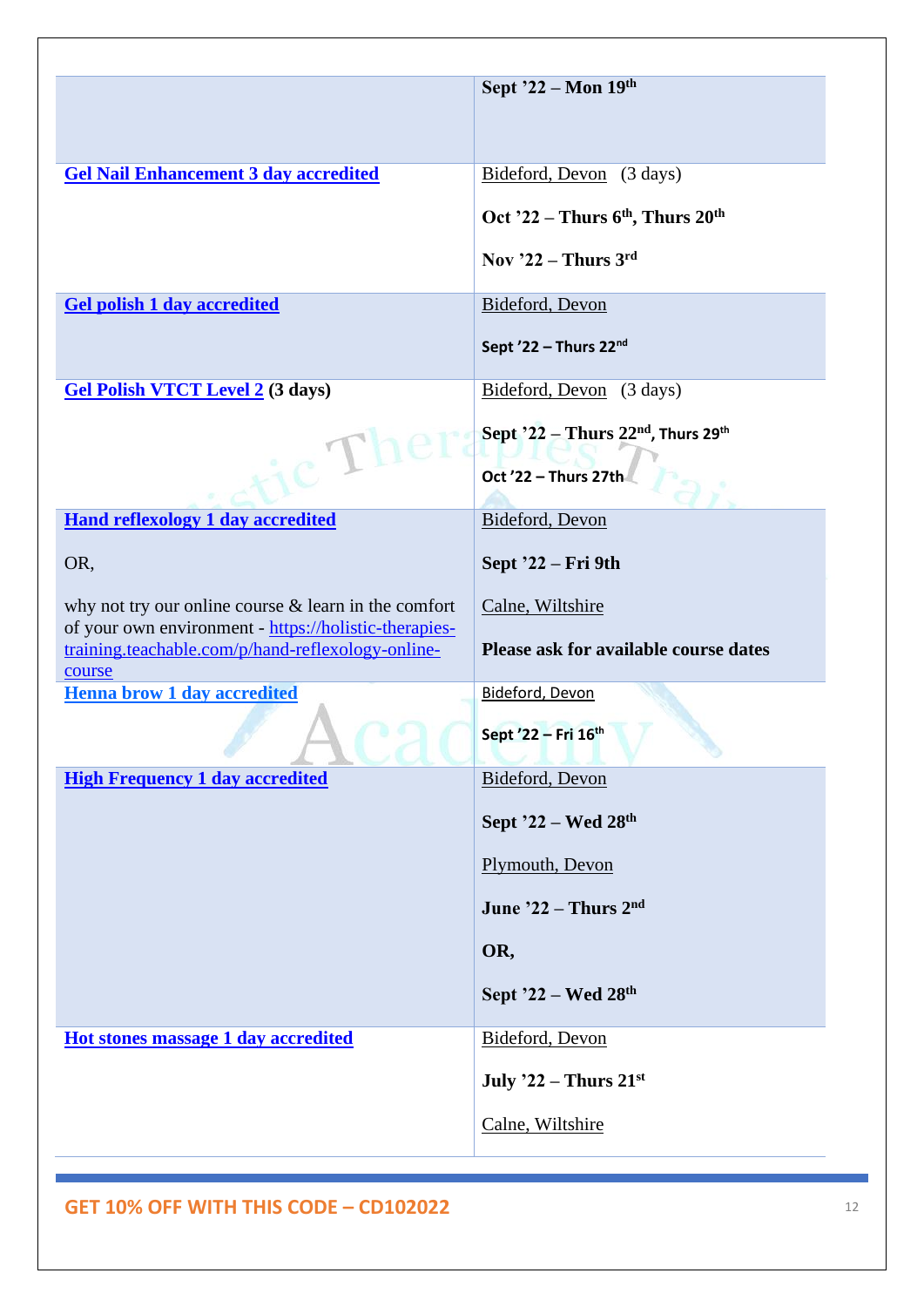|                                                      | Please ask for available course dates                               |
|------------------------------------------------------|---------------------------------------------------------------------|
|                                                      | Plymouth, Devon                                                     |
|                                                      | June '22 – Fri 10th                                                 |
|                                                      | OR,                                                                 |
|                                                      | Oct '22 – Thurs $6th$                                               |
|                                                      | Salisbury, Wiltshire                                                |
|                                                      | Please ask for available course dates                               |
|                                                      | Weymouth, Dorset                                                    |
|                                                      | Please ask for available course dates                               |
| $c^{\prime}$ Th                                      |                                                                     |
|                                                      |                                                                     |
| Hot & cold stones massage 2 day accredited           | Bideford, Devon (2 days)                                            |
|                                                      | July $22$ – Thurs $21^{st}$                                         |
|                                                      | Aug $22$ –Thurs $25th$                                              |
|                                                      |                                                                     |
| <b>Stone Therapies Massage VTCT Level 3 (5 days)</b> | Bideford, Devon (5 practical attendance<br>days)                    |
|                                                      |                                                                     |
|                                                      | July $22$ – Thurs $21^{st}$                                         |
|                                                      | Aug '22 – Thurs $25th$                                              |
|                                                      | Sept '22 - Thurs 22nd, Thurs 29th                                   |
|                                                      | Oct '22 – Thurs $27th$                                              |
|                                                      | + monthly live zoom video coursework<br>support lessons (dates tbc) |
| Hot stones reflexology 1 day accredited              | Bideford, Devon                                                     |
|                                                      | Please ask for available course dates                               |
| Indian head massage 1 day accredited                 | Bideford, Devon                                                     |
|                                                      |                                                                     |
|                                                      | June '22 - Wed 22nd                                                 |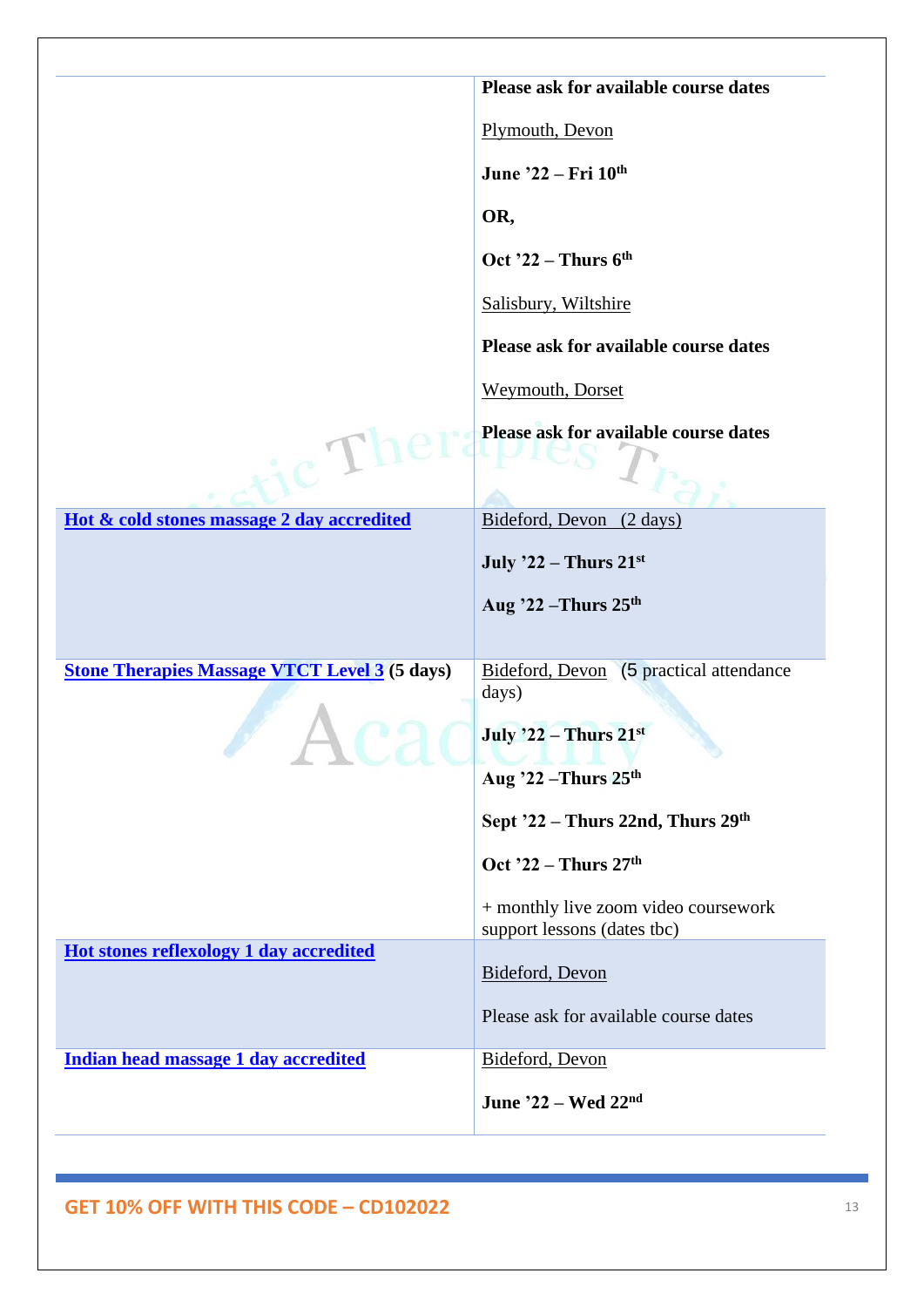|                                                         | Calne, Wiltshire                                                    |
|---------------------------------------------------------|---------------------------------------------------------------------|
|                                                         | Please ask for available course dates                               |
|                                                         | Plymouth, Devon                                                     |
|                                                         | June $22 -$ Thurs 9th                                               |
|                                                         | OR,                                                                 |
|                                                         | Oct $22$ – Thurs $13th$                                             |
|                                                         | Salisbury, Wiltshire                                                |
|                                                         | Please ask for available course dates                               |
| <b>Indian head massage VTCT Level 3</b>                 | Bideford, Devon                                                     |
|                                                         | (4 practical attendance days)                                       |
|                                                         | June $22 - Wed$ $22nd$                                              |
|                                                         | Sept '22 - Thurs 22 <sup>nd</sup> , Thurs 29 <sup>th</sup>          |
|                                                         | Oct '22 - Thurs 27th                                                |
|                                                         | + monthly live zoom video coursework<br>support lessons (dates tbc) |
| <b>Internal Quality Assurance VTCT Level 4 (taught)</b> | Bideford, Devon                                                     |
|                                                         |                                                                     |
| online + 1 assessment @ Bideford, Devon)                | (Taught online via live zoom video $+1$                             |
|                                                         | assessment in Bideford, Devon)<br>Aug '22 – Tues $9th$ (Zoom – PM)  |
|                                                         | + 1 assessment in Bideford, Devon (Date to                          |
| Kick boxing ring coaching 2 day accredited              | be booked with assessor)                                            |
|                                                         | Bideford, Devon                                                     |
|                                                         | Please ask for available course dates                               |
| <b>Kick boxing for fitness 1 day 1 day accredited</b>   | Bideford, Devon                                                     |
| <b>Lash lift 1 day accredited</b>                       | Please ask for available course dates<br>Bideford, Devon            |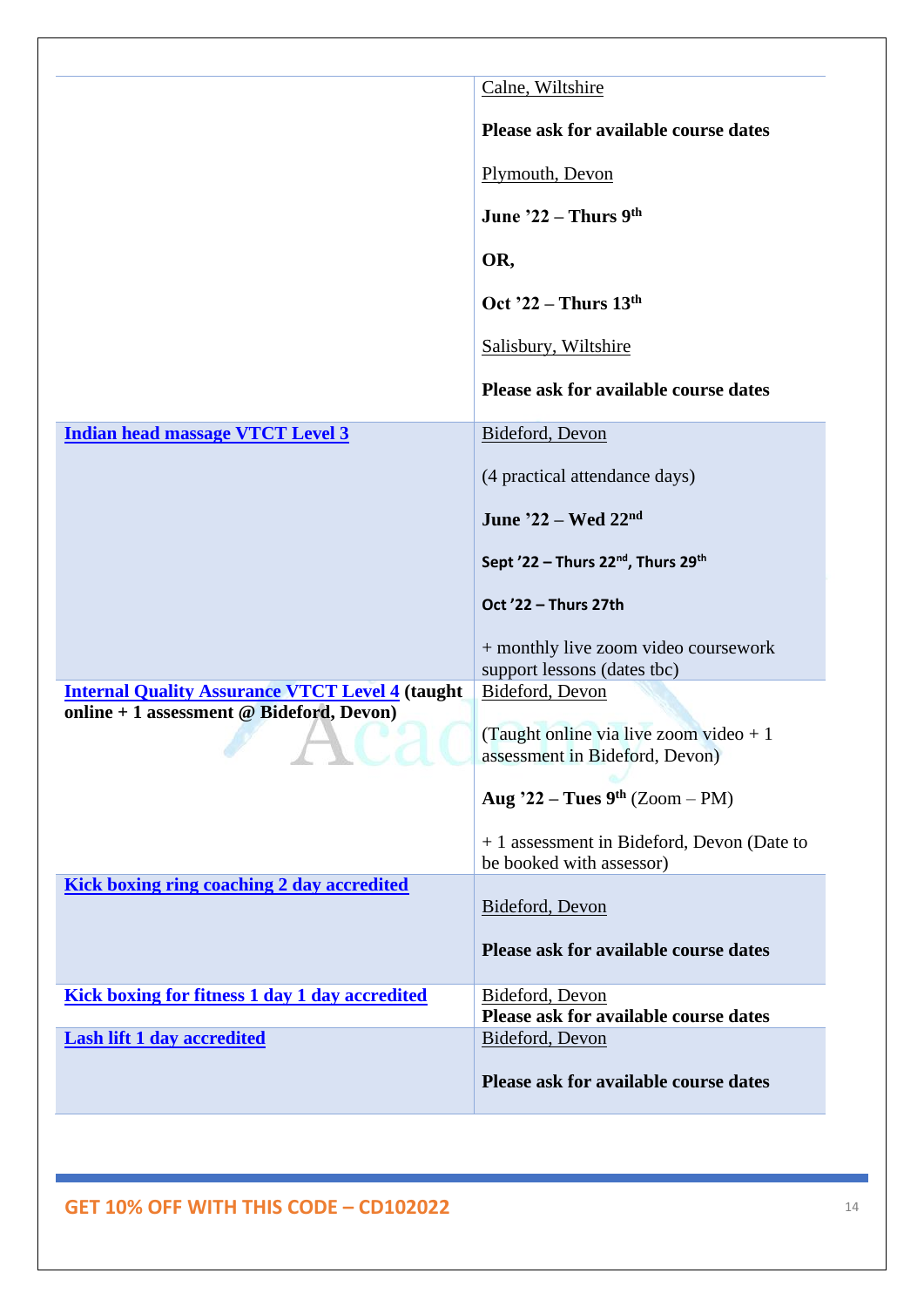| <b>Life Coaching 2 day accredited</b>                                                                                                                                   | Bideford, Devon                       |
|-------------------------------------------------------------------------------------------------------------------------------------------------------------------------|---------------------------------------|
| OR,                                                                                                                                                                     | Please ask for available course dates |
| why not try our online course $&$ learn in the comfort<br>of your own environment - https://holistic-therapies-<br>training.teachable.com/p/life-coaching-online-course |                                       |
| <b>Lymphatic Drainage Massage 1 day accredited</b>                                                                                                                      | Bideford, Devon                       |
|                                                                                                                                                                         | Sept $22 - Tues$ 13 <sup>th</sup>     |
|                                                                                                                                                                         | Plymouth, Devon                       |
|                                                                                                                                                                         | June $22 - Wed 15th$                  |
|                                                                                                                                                                         | OR,                                   |
|                                                                                                                                                                         | Oct $22$ – Thurs $20th$               |
| $-104$<br><b>Make-Up 1 day accredited</b>                                                                                                                               | Bideford, Devon                       |
|                                                                                                                                                                         | Please ask for available course dates |
|                                                                                                                                                                         |                                       |
|                                                                                                                                                                         | <b>Weymouth, Dorset</b>               |
|                                                                                                                                                                         | Please ask for available course dates |
| <b>Make-Up (Bridal) 1 day accredited</b>                                                                                                                                | Bideford, Devon                       |
|                                                                                                                                                                         | Please ask for available course dates |
|                                                                                                                                                                         | <b>Weymouth, Dorset</b>               |
|                                                                                                                                                                         | Please ask for available course dates |
| <b>Make-Up special effects SFX 1 day accredited</b>                                                                                                                     | Bideford, Devon                       |
|                                                                                                                                                                         | Please ask for available course dates |
|                                                                                                                                                                         | Weymouth, Dorset                      |
|                                                                                                                                                                         | Please ask for available course dates |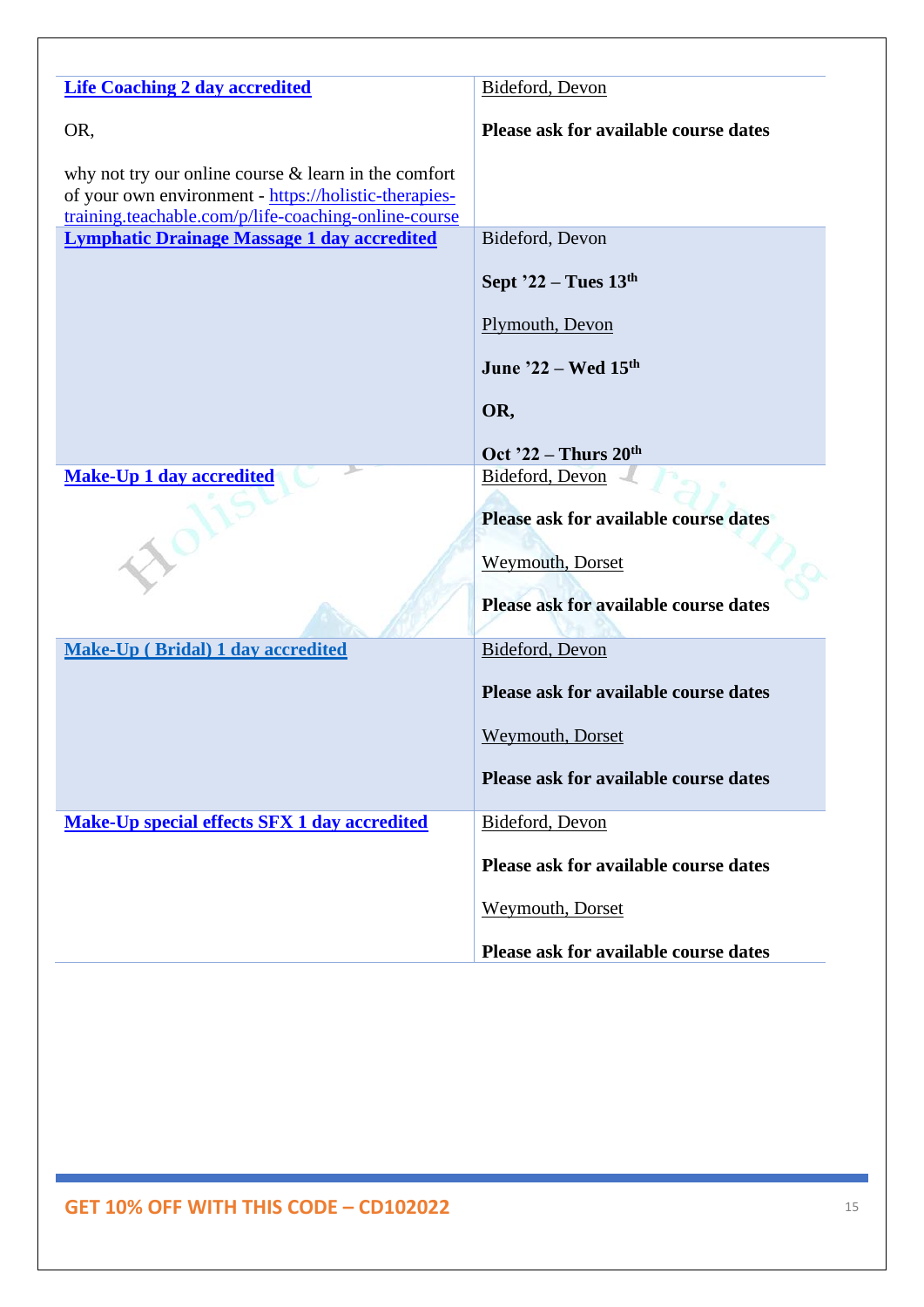| <b>Make-Up VTCT Level 2 (8 days)</b>                          |                                              |
|---------------------------------------------------------------|----------------------------------------------|
|                                                               | Bideford, Devon                              |
| (eye Treatments, make-up, Instruct make-up)                   | (8 practical attendance days)                |
|                                                               | Please ask for available course dates        |
|                                                               | + monthly live zoom video coursework         |
|                                                               | support lessons (dates tbc)                  |
| <b>Manicure 1 day accredited</b>                              | Bideford, Devon                              |
|                                                               |                                              |
|                                                               | Sept $22$ – Thurs $8th$                      |
| <b>Manicure &amp; Gel Polish 2 day accredited</b>             | Bideford, Devon (2 days)                     |
|                                                               | Sept $22$ – Thurs $8th$ & Thurs 22nd         |
| <b>Manicure &amp; Pedicure 2 day accredited</b>               | Bideford, Devon (2 day)                      |
|                                                               | Sept $22$ – Thurs $8^{th}$ & Thurs $15^{th}$ |
|                                                               |                                              |
| <b>Maternity &amp; Fertility Reflexology 1 day accredited</b> | Bideford, Devon                              |
|                                                               | Aug '22 - Fri 26th                           |
|                                                               | Calne, Wiltshire                             |
|                                                               | Please ask for available course dates        |
|                                                               | Plymouth, Devon                              |
|                                                               | July '22 - Wed 20th                          |
|                                                               | OR,                                          |
|                                                               | Nov $22$ – Sat 19th                          |
|                                                               | Salisbury, Wiltshire                         |
|                                                               | Please ask for available course dates        |
| <b>Microcurrent 1 day accredited</b>                          | Bideford, Devon                              |
|                                                               | Sept '22 – Wed 14th                          |
| <b>Micro-dermabrasion 1 day accredited</b>                    | Bideford, Devon                              |
|                                                               | August $22$ – Wed $31st$                     |
|                                                               |                                              |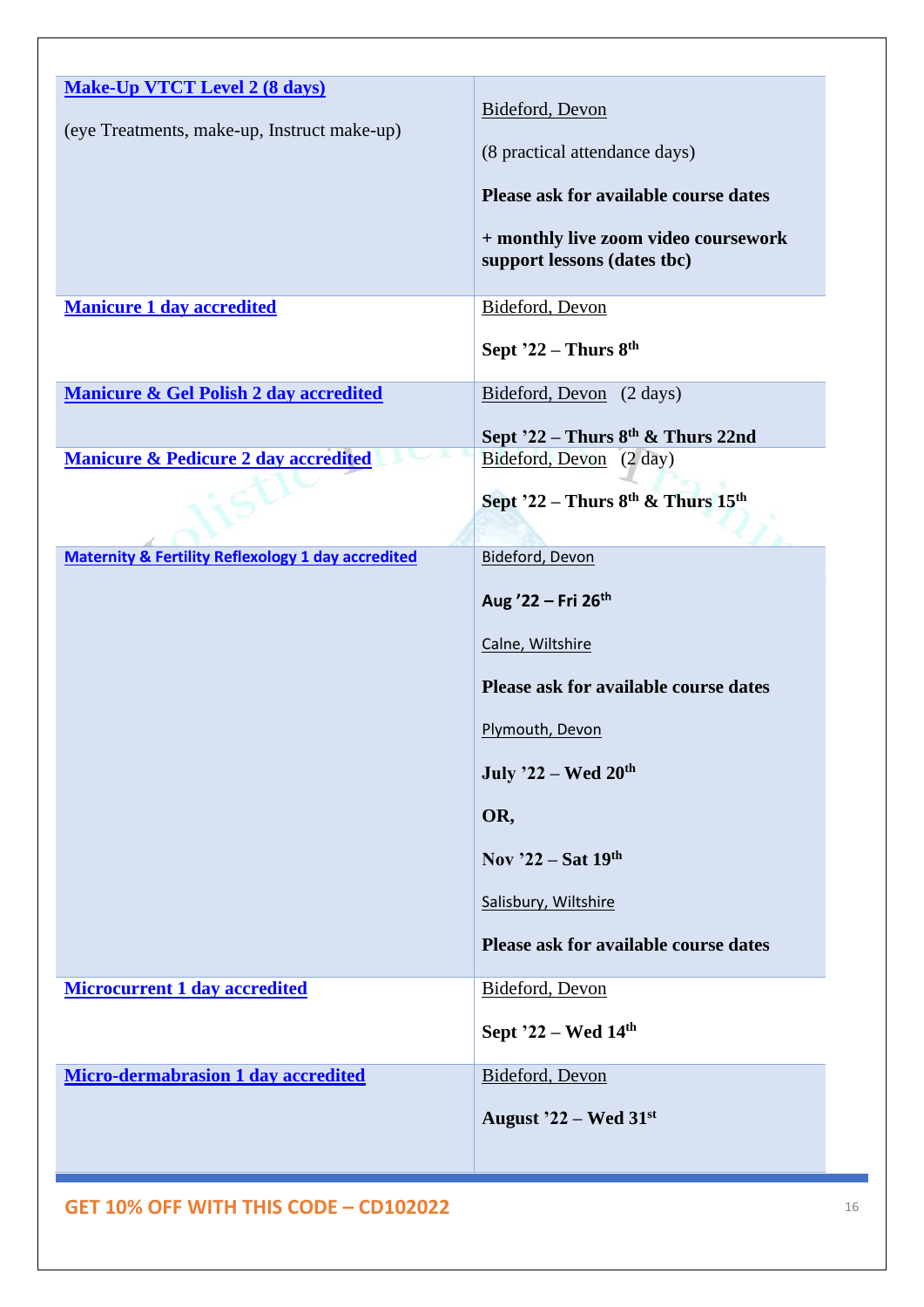| <b>Nail Treatments VTCT Level 2 (10 days)</b>                                                                             | Bideford, Devon                                                         |
|---------------------------------------------------------------------------------------------------------------------------|-------------------------------------------------------------------------|
| (manicure, pedicure, gel Nail enhancement (tips &<br>overlay) & nail Art)                                                 | (10 practical attendance days)                                          |
|                                                                                                                           | Sept $22$ – Thurs $8th$ , Thurs $15th$ , Thurs<br>$22nd$ , Thurs $29th$ |
|                                                                                                                           | Oct '22 – Thurs $6th$ , Thurs $20th$                                    |
|                                                                                                                           | Nov $22$ – Thurs $3rd$ , Thurs $10th$ , Thurs<br>24 <sup>th</sup>       |
|                                                                                                                           | Dec $22$ – Thurs $8th$                                                  |
|                                                                                                                           | (Induction via zoom the prior to this date)                             |
|                                                                                                                           | + monthly live zoom video coursework<br>support lessons (dates tbc)     |
| <b>Nail Art 1 day accredited</b>                                                                                          | Bideford, Devon                                                         |
|                                                                                                                           | Sept $22$ – Thurs $29th$                                                |
| Oriental face massage 1 day accredited                                                                                    | Bideford, Devon                                                         |
| OR,                                                                                                                       | Please ask for available course dates                                   |
| why not try our online course $\&$ learn in the comfort<br>of your own environment - https://holistic-therapies-          | Calne, Wiltshire                                                        |
| training.teachable.com/p/oriental-face-massage-<br>online-accredited-course                                               | Please ask for available course dates                                   |
| <b>Oriental hand massage 1 day accredited</b>                                                                             | Bideford, Devon                                                         |
| OR,                                                                                                                       | <b>Please ask for available course dates</b>                            |
| why not try our online course $\&$ learn in the comfort                                                                   | Calne, Wiltshire                                                        |
| of your own environment - https://holistic-therapies-<br>training.teachable.com/p/oriental-hand-massage-<br>online-course | <b>Please ask for available course dates</b>                            |
| <b>Pedicure 1 day accredited</b>                                                                                          | Bideford, Devon                                                         |
|                                                                                                                           | Sept $22$ – Thurs $15th$                                                |
| Pre & post event massage 1 day accredited                                                                                 | Bideford, Devon                                                         |
|                                                                                                                           | Sept '22 – Wed 21st                                                     |
|                                                                                                                           |                                                                         |
|                                                                                                                           |                                                                         |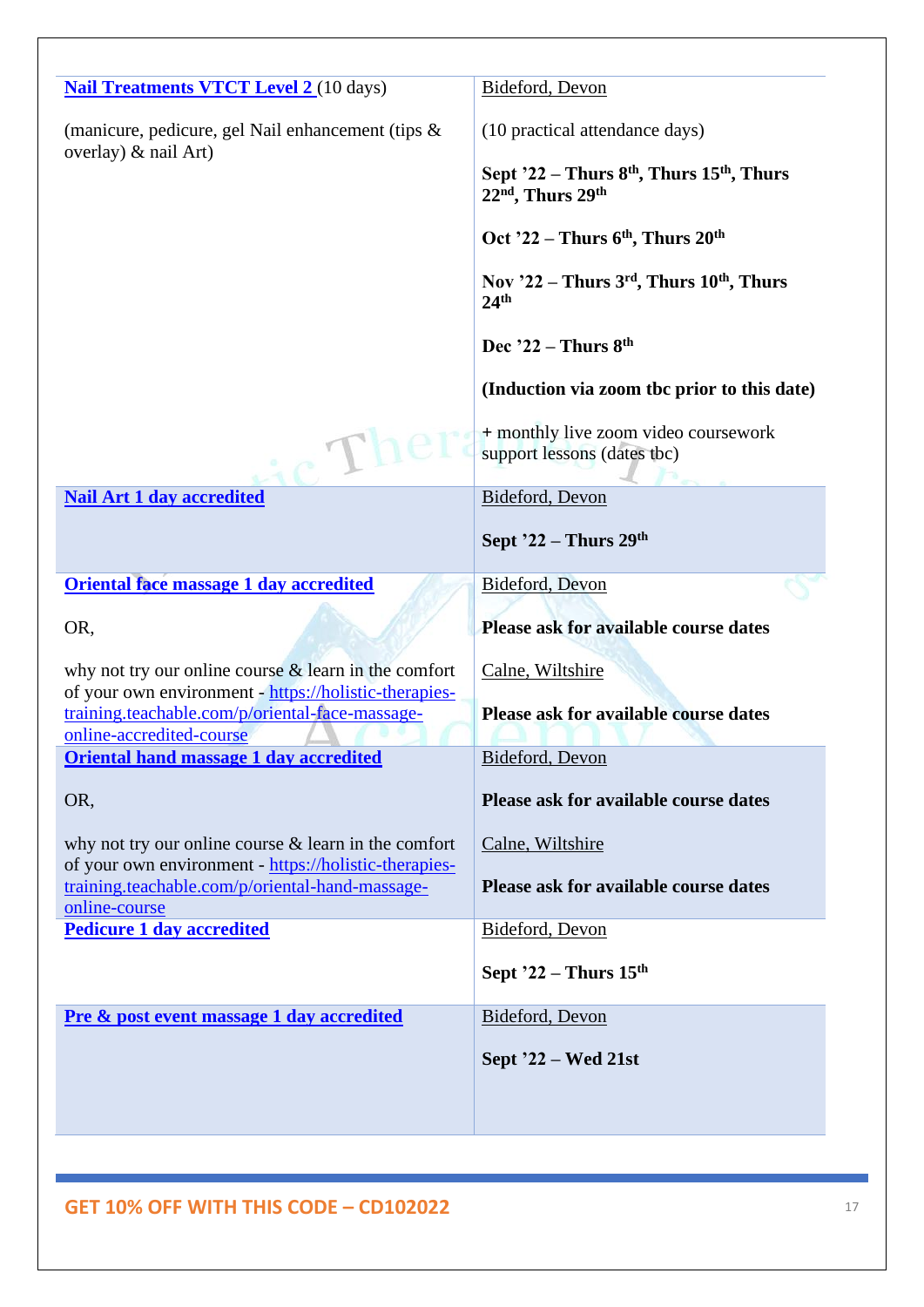|                                                                                                                 | Calne, Wiltshire                                        |
|-----------------------------------------------------------------------------------------------------------------|---------------------------------------------------------|
|                                                                                                                 | Please ask for available course dates                   |
| <b>Pregnancy massage 1 day accredited</b>                                                                       | Bideford, Devon                                         |
| OR,                                                                                                             | Sept $22$ – Fri $2nd$                                   |
| why not try our online course $&$ learn in the comfort<br>of your own environment - https://holistic-therapies- | Calne, Wiltshire                                        |
| training.teachable.com/p/pregnancy-massage-online-<br>accredited-course                                         | Please ask for available course dates                   |
|                                                                                                                 | Plymouth, Devon                                         |
|                                                                                                                 | June $22$ – Thurs $16th$                                |
| istic Thera                                                                                                     | OR,<br>Oct '22 – Thurs $27th$                           |
|                                                                                                                 | Salisbury, Wiltshire                                    |
|                                                                                                                 | Please ask for available course dates                   |
| Preventing Injuries VTCT Level 3 (8 days)                                                                       | Bideford, Devon (8 days)                                |
|                                                                                                                 | Please ask for available course dates                   |
| <b>Providing therapies for clients with cancer &amp;</b><br>other life limiting conditions 1 day accredited     | Bideford, Devon<br>Sept $22$ – Tues $6th$               |
|                                                                                                                 | Plymouth, Devon                                         |
|                                                                                                                 | June '22 - Wed 22nd                                     |
| Providing therapies for clients with cancer $\&$                                                                | Bideford, Devon (4 days)                                |
| other life limiting conditions VTCT Level 4<br>Diploma (4 days)                                                 | Please ask for available course dates                   |
| <b>Reflexology 2 day accredited</b>                                                                             | $(2 \text{ days})$                                      |
|                                                                                                                 | Bideford, Devon                                         |
|                                                                                                                 | Aug '22 - Thurs 11 <sup>th</sup> & Fri 12 <sup>th</sup> |
|                                                                                                                 | Calne, Wiltshire                                        |
|                                                                                                                 |                                                         |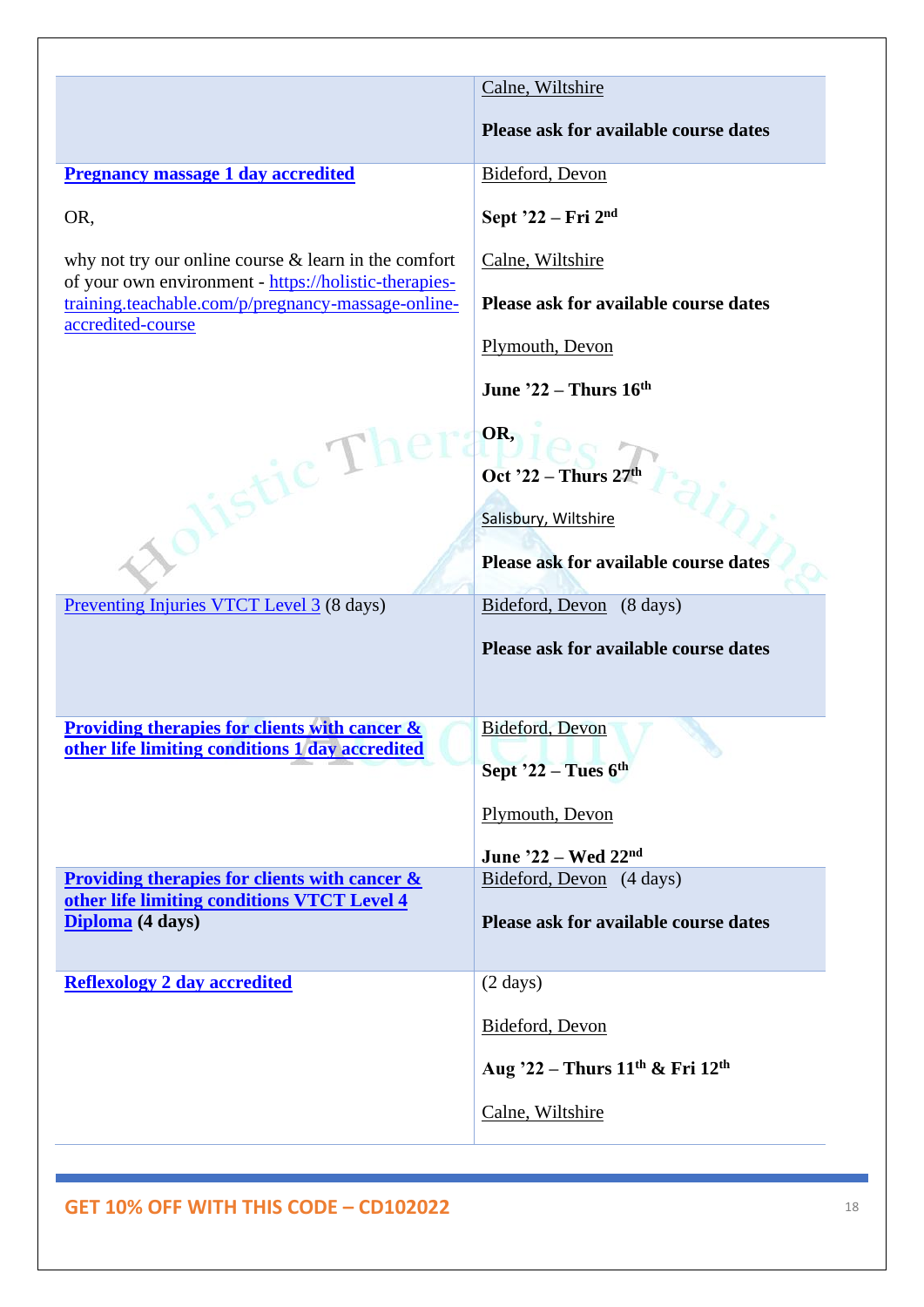|                                                                          | Please ask for available course dates                               |
|--------------------------------------------------------------------------|---------------------------------------------------------------------|
|                                                                          | Plymouth, Devon                                                     |
|                                                                          |                                                                     |
|                                                                          | (4 eves)                                                            |
|                                                                          | June '22 – Wed 22 <sup>nd</sup> , Wed 29 <sup>th</sup>              |
|                                                                          | July '22 – Wed 13th, Wed 20th                                       |
|                                                                          | OR,                                                                 |
|                                                                          | Oct $22$ – Sat $29th$                                               |
|                                                                          | Nov '22 – Sat $5th$                                                 |
| <b>Reflexology VTCT Level 3</b> (7 days)                                 | <b>Bideford, Devon</b>                                              |
|                                                                          | (7 practical attendance days)                                       |
|                                                                          | Aug '22 - Thurs 11 <sup>th</sup> , Fri 12 <sup>th</sup>             |
|                                                                          | Sept, $22 - Fri$ 9 <sup>th,</sup> Thurs $22nd$                      |
|                                                                          | Oct '22 – Thurs $13th$                                              |
|                                                                          | Nov $22$ – Thurs $10^{th}$                                          |
|                                                                          | Dec $22$ – Thurs $8th$                                              |
|                                                                          | + monthly live zoom video coursework<br>support lessons (dates tbc) |
| <b>Reflexology (Advanced) VTCT Level 4 Diploma</b><br>$(7 \text{ days})$ | <b>Bideford, Devon</b>                                              |
|                                                                          | (7 practical attendance days)                                       |
|                                                                          | July $22$ – Thurs $21^{st}$                                         |
|                                                                          | Aug $22$ – Thurs 4 <sup>th</sup> , Thurs 25 <sup>th</sup>           |
|                                                                          | Sept $22$ – Thurs $8th$                                             |
|                                                                          | Oct '22 - Thurs 6 <sup>th</sup> , Thurs 27 <sup>th</sup>            |
|                                                                          | Nov '22 – Thurs 17th                                                |
|                                                                          | + monthly live zoom video coursework<br>support lessons (dates tbc) |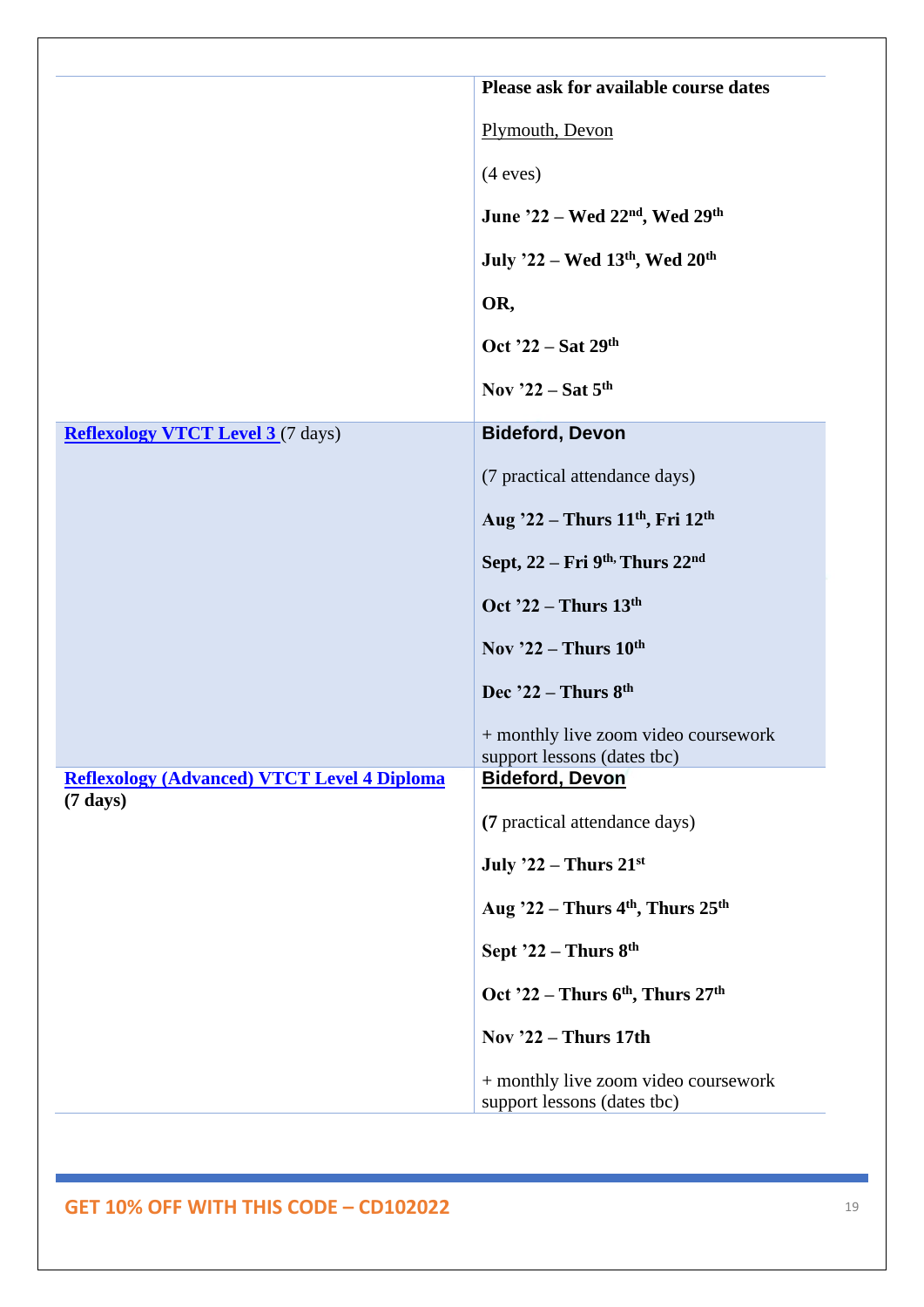| <b>Reiki one 1 day accredited</b>                 | Bideford, Devon                       |
|---------------------------------------------------|---------------------------------------|
|                                                   | Please ask for available course dates |
|                                                   | Calne, Wiltshire                      |
|                                                   | Please ask for available course dates |
|                                                   | <b>Tiverton</b> , Devon               |
|                                                   | Please ask for available course dates |
| Reiki two 1 day accredited                        | Bideford, Devon                       |
|                                                   | Please ask for available course dates |
| istic Th                                          | Calne, Wiltshire                      |
| rol                                               | Please ask for available course dates |
|                                                   | Plymouth, Devon                       |
|                                                   | Aug '22 - Mon 15th                    |
|                                                   | Tiverton, Devon                       |
|                                                   | Please ask for available course dates |
| <b>Russian Lash Extensions 1 day accredited</b>   | Bideford, Devon                       |
|                                                   | Aug '22 - Fri 19th                    |
| <b>Seated back massage I day accredited</b>       | Bideford, Devon                       |
|                                                   | Aug'22 – Wed $17th$                   |
| <b>Sports injury treatments 3 days accredited</b> | Bideford, Devon (3 days)              |
|                                                   |                                       |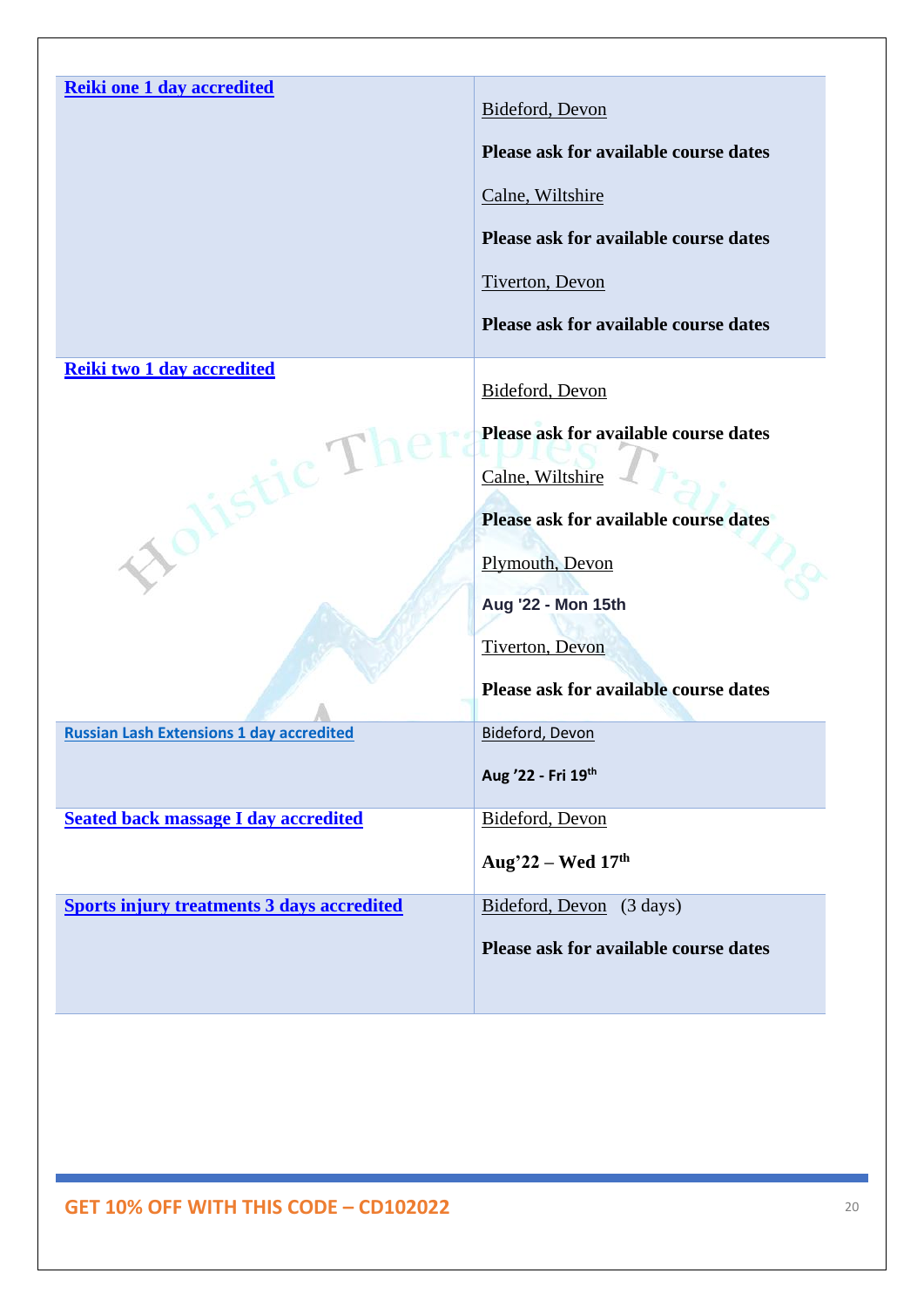| <b>Sports massage VTCT Level 3</b> (7 days)                                                                     | Bideford, Devon                                                     |
|-----------------------------------------------------------------------------------------------------------------|---------------------------------------------------------------------|
|                                                                                                                 | (7 practical attendance days)                                       |
|                                                                                                                 | Sept '22 – Tues $20^{th}$ , Wed $21^{st}$                           |
|                                                                                                                 | Oct '22 - Tues 18th, Wed 19th                                       |
|                                                                                                                 | Nov '22 - Tues 22 <sup>nd</sup> , Wed 23 <sup>rd</sup>              |
|                                                                                                                 | Dec $22 - T$ ues $13th$                                             |
|                                                                                                                 | + monthly live zoom video coursework<br>support lessons (dates tbc) |
| <b>Sports Massage VTCT Level 4 (7 days)</b>                                                                     | Bideford, Devon                                                     |
|                                                                                                                 | (7 practical attendance days)                                       |
|                                                                                                                 | July '22 - Wed 6th, Wed 27th                                        |
|                                                                                                                 | August '22 - Wed 10th, Wed 31st                                     |
|                                                                                                                 | September '22 - Wed 28th                                            |
|                                                                                                                 | October '22 - Wed 12th                                              |
|                                                                                                                 | November '22 - Wed 2nd                                              |
|                                                                                                                 | + monthly live zoom video coursework<br>support lessons (dates tbc) |
| <b>Spray tan 1/2 day accredited</b>                                                                             | Bideford, Devon                                                     |
|                                                                                                                 | June '21 – Fri 10th                                                 |
| <b>Stress management 1 day accredited</b>                                                                       | Bideford, Devon                                                     |
| OR,                                                                                                             | Please ask for available course dates                               |
| why not try our online course $&$ learn in the comfort<br>of your own environment - https://holistic-therapies- | Plymouth, Devon                                                     |
| training.teachable.com/p/stress-management-online-<br>course                                                    | July '22 – Fri 22 <sup>nd</sup>                                     |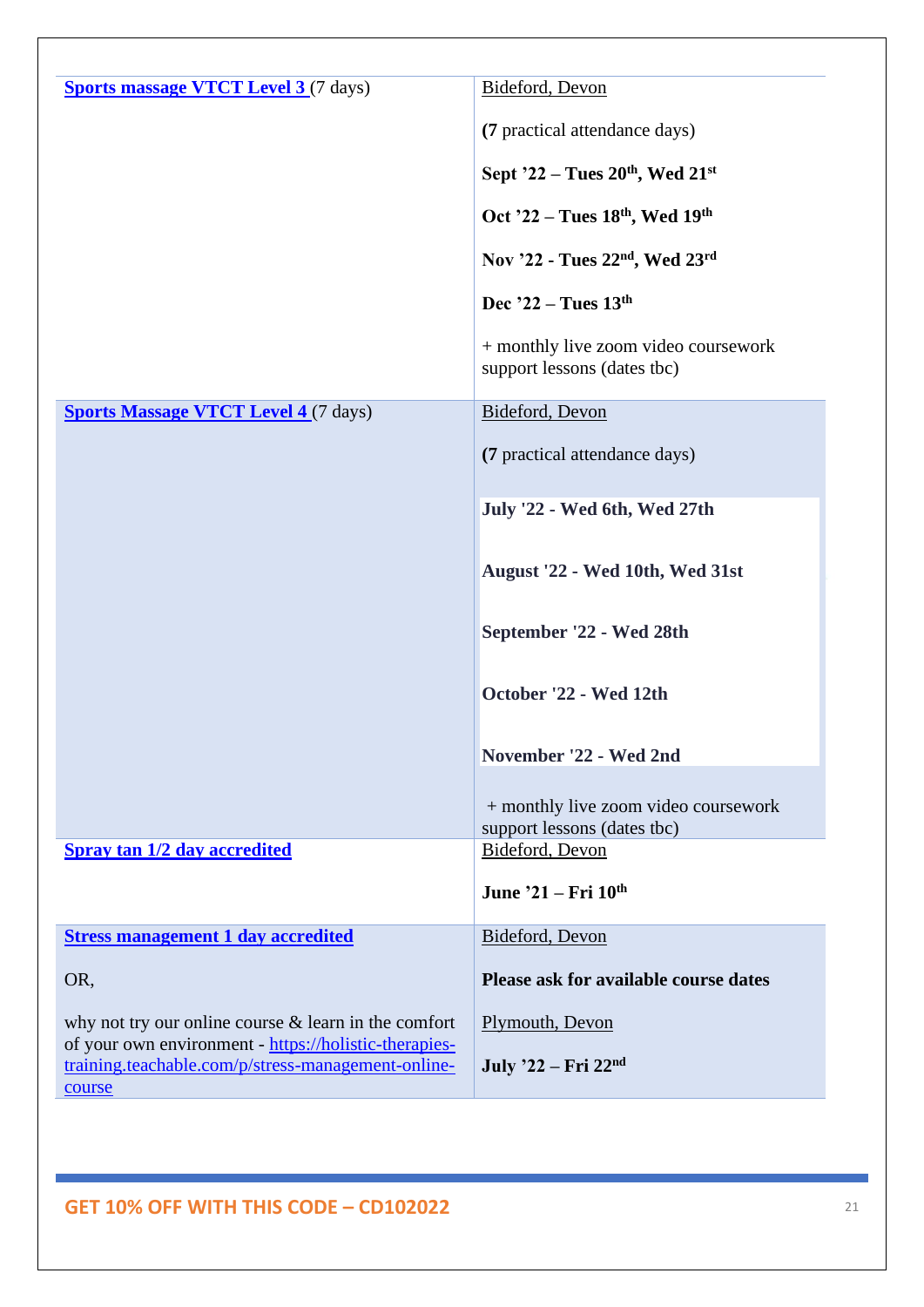| <b>Taping &amp; Strapping VTCT L3</b> (3 days)                                                                                                                                                          | Bideford, Devon (3 days)                     |
|---------------------------------------------------------------------------------------------------------------------------------------------------------------------------------------------------------|----------------------------------------------|
|                                                                                                                                                                                                         | June '22 - Thurs 23rd                        |
|                                                                                                                                                                                                         | <b>July '22 - Thurs 21st</b>                 |
|                                                                                                                                                                                                         | <b>Aug '22 - Thurs 18th</b>                  |
| Thai foot massage 1 day accredited                                                                                                                                                                      |                                              |
|                                                                                                                                                                                                         | Bideford, Devon                              |
| OR,                                                                                                                                                                                                     | Please ask for available course dates        |
| why not try our online course $&$ learn in the comfort                                                                                                                                                  |                                              |
| of your own environment - https://holistic-therapies-<br>training.teachable.com/p/thai-foot-massage-online-                                                                                             | Calne, Wiltshire                             |
| course                                                                                                                                                                                                  | Please ask for available course dates        |
| Thai hot herb compress massage 1 day accredited                                                                                                                                                         | Bideford, Devon                              |
| OR,                                                                                                                                                                                                     | Please ask for available course dates        |
| why not try our online course $&$ learn in the comfort<br>of your own environment - https://holistic-therapies-<br>training.teachable.com/p/thai-hot-herb-compress-<br>massage-online-accredited-course |                                              |
| <b>Thermal auricular therapy 1 day accredited</b>                                                                                                                                                       |                                              |
| (Ear Candling)                                                                                                                                                                                          | Bideford, Devon                              |
|                                                                                                                                                                                                         | Please ask for available course dates        |
| OR,                                                                                                                                                                                                     | Calne, Wiltshire                             |
| why not try our online course $&$ learn in the comfort                                                                                                                                                  |                                              |
| of your own environment - https://holistic-therapies-<br>training.teachable.com/p/thermal-auricular-therapy-                                                                                            | Please ask for available course dates        |
| online-accredited-course                                                                                                                                                                                | Plymouth, Devon                              |
|                                                                                                                                                                                                         | November '22 - Mon 8th                       |
| <b>Threading 1 day accredited</b>                                                                                                                                                                       | Bideford, Devon                              |
|                                                                                                                                                                                                         | <b>Please ask for available course dates</b> |
| Warm bamboo massage 1 day accredited                                                                                                                                                                    | Bideford, Devon                              |
| OR,                                                                                                                                                                                                     | Sept' 22 – Fri 30th                          |
| why not try our online course $&$ learn in the comfort<br>of your own environment - https://holistic-therapies-                                                                                         | Calne, Wiltshire                             |